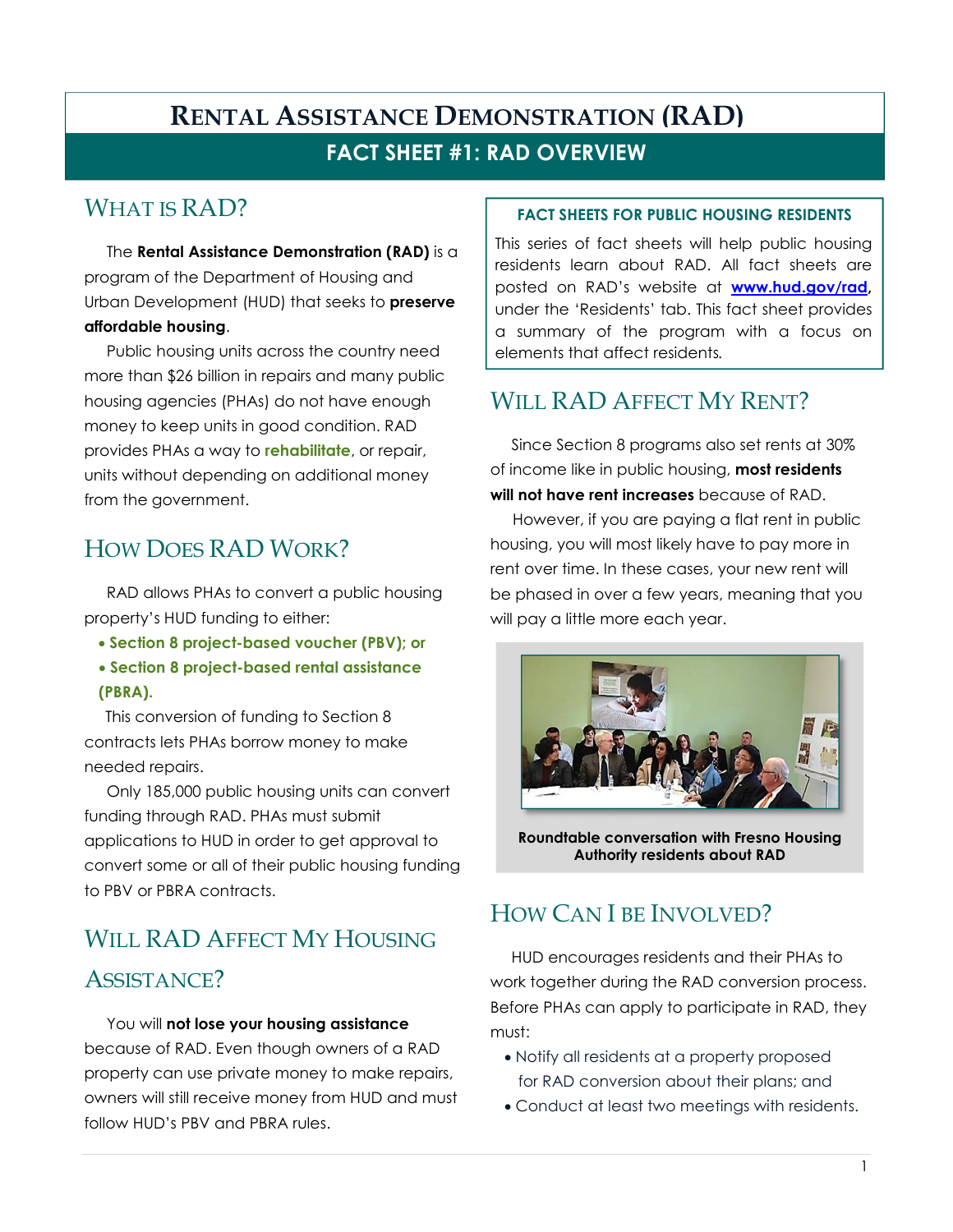During these meetings, you can **learn about the conversion plans, ask questions, express concerns, and provide comments**. The PHA must submit your comments and its response to them in the RAD application.

The PHA must have at least one more meeting with all residents of the property before HUD approves the conversion. This is another chance for you to ask questions and provide comments.

#### WILL I HAVE TO MOVE?

Most repairs made as part of RAD will allow you to stay in your home during construction. However, some apartments and buildings will require more work.

In these cases, you will be relocated and protected by RAD relocation rules. You will have the **right to return** to your development once construction is completed.

If construction at your property takes longer, the PHA may offer you other housing options, such as another public housing unit or a **Housing Choice Voucher (HCV)** that you can use to rent another affordable unit in the private market.

Whether you choose to move temporarily or to move permanently to other housing, the PHA will help you find the best possible option for you and pay for your moving expenses.

### WILL RAD AFFECT MY RESIDENT RIGHTS & PARTICIPATION?

RAD keeps many of the resident processes and rights available under public housing, such as the ability to request a **grievance process** and the timelines for termination notification.

Residents will also have a **right to organize** and resident organizations will continue to **receive resident participation funds**, up to \$25 per occupied unit ever year.

#### **DEFINITIONS**

- **Housing Choice Voucher (HCV)** Rental vouchers that let people choose their own housing in the private rental market.
- **Project-based Vouchers (PBV)** Rental vouchers that are attached to specific units in a building. The voucher stays with the unit even after a tenant moves out.
- **Project-based Rental Assistance (PBRA)**  A rental assistance contracts that is tied to units in a specific building.
- **Rehabilitation**  The repairs needed to restore a unit or property to good condition.

#### WILL I STILL BE ABLE TO

#### PARTICIPATE IN FSS AND ROSS?

You will be able to continue participating in the Family Self-Sufficiency (FSS) program. If your property converts assistance to PBV, you will be moved from the public housing FSS program to the HCV FSS program. The rules in both programs are very similar.

If your property converts assistance to PBRA, you may continue your participation in FSS until your current contract of participation ends.

If you are currently participating in the Resident Opportunities and Self Sufficiency (ROSS) program, you can participate until all of the program funding is used.

#### CAN I CHOOSE WHERE I LIVE?

In addition to improved, better quality housing, you will have **greater choice in where to live**  through the RAD choice mobility option. Once the RAD conversion is complete, you may request a Housing Choice Voucher (HCV).

Under the PBV program, you can request an HCV after living in a RAD property for one year; under the PBRA program, you may request an HCV after living in a RAD property for two years.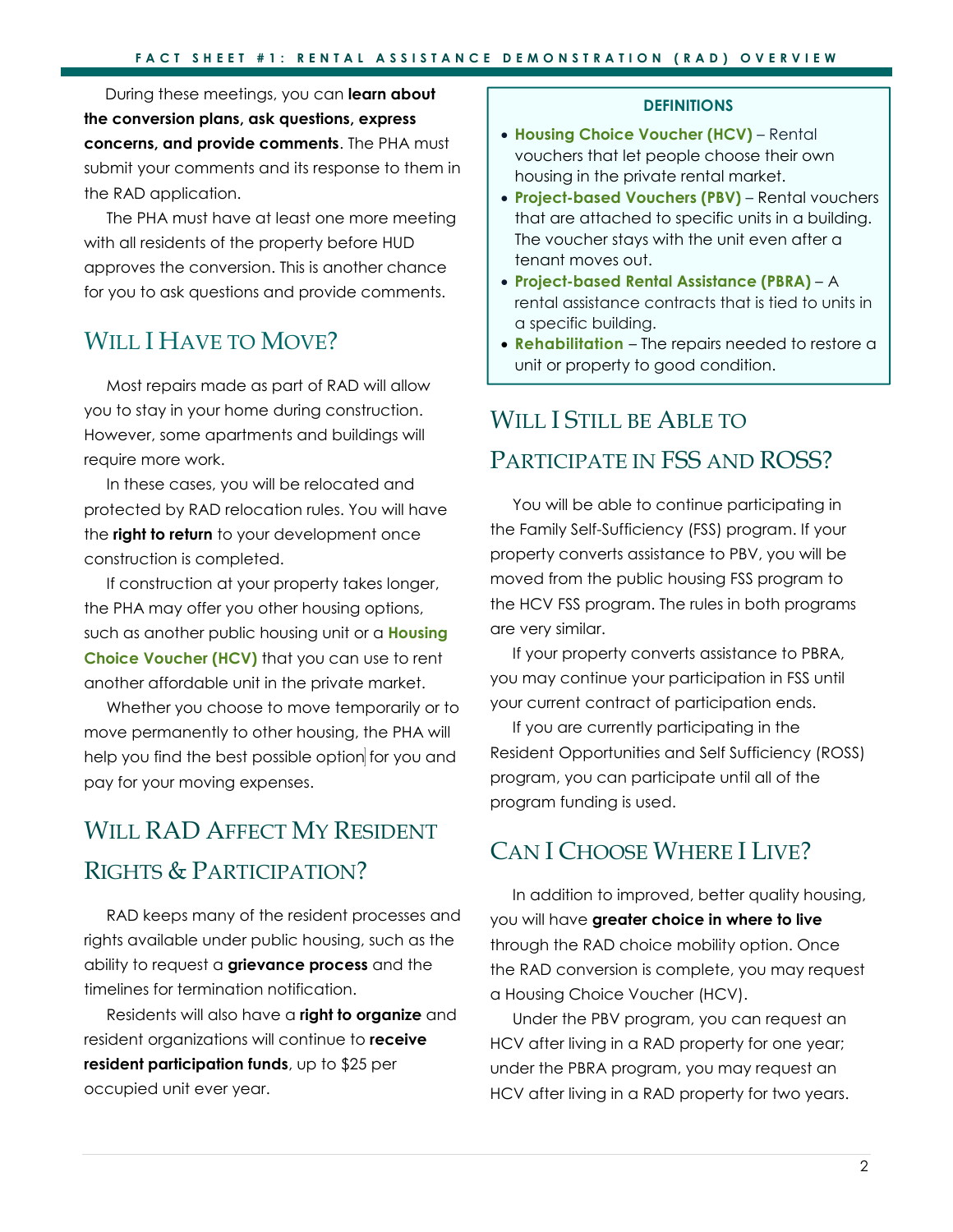#### **FACT SHEET #10: THE DIFFERENCE BETWEEN PROJECT-BASED VOUCHERS AND PROJECT-BASED RENTAL ASSISTANCE**

### WHAT IS RAD?

The **Rental Assistance Demonstration (RAD)** is a program of the Department of Housing and Urban Development (HUD) that seeks to **preserve affordable housing**.

Public housing units across the country need more than \$26 billion in repairs and many public housing agencies (PHAs) do not have enough money to keep units in good condition. RAD provides PHAs a way to repair units without depending on additional money from the government.

RAD allows PHAs to convert a public housing property's HUD funding to either:

- **Section 8 project-based voucher (PBV); or**
- **Section 8 project-based rental assistance (PBRA).**

This conversion of funding type lets PHAs borrow money to make needed repairs.

### WHAT IS THE PROJECT-BASED VOUCHER (PBV) PROGRAM?

**PBV**  PBV is part of the **Housing Choice Voucher (HCV)** program, which is operated by HUD's Office of Public and Indian Housing. PHAs with an HCV program provide rental vouchers that allow residents to choose their own housing in the private market.

PHAs can use some of their HCV funding for contracts that tied the HCV funding to a specific building, meaning that when a resident moves out, the housing assistance stays with that unit. These "project-based" contracts make up the PBV program.

#### **FACT SHEETS FOR PUBLIC HOUSING RESIDENTS**

This series of fact sheets will help public housing residents learn about RAD. All fact sheets are posted on RAD's website at **www.hud.gov/rad,**  under the 'Residents' tab. This fact sheet explains the major difference between two types of HUD funding allowed for public housing RAD conversions: project-based vouchers (PBV) or project-based rental assistance (PBRA).

### WHAT IS THE PROJECT-BASED RENTAL ASSISTANCE (PBRA) PROGRAM?

**PBRA**  PBRA is another form of a project-based contract and is operated by HUD's Office of Multifamily Housing. In the PBRA program, like in PBV, rental assistance is tied to specific units in a property. Buildings with units assisted through PBRA are often owned and operated by private owners.

### HOW MANY UNITS AT MY PROPERTY CAN CONVERT THROUGH RAD?

**PBV**  Under RAD, PHAs will be allowed to receive funding for up to 50% of the units in a property. However, a PHA can receive funding for up to 100% of the units in a building if at least 50% of these units:

- House elderly or families with disabilities;
- House families receiving supportive services; or
- The unit is a single-family property.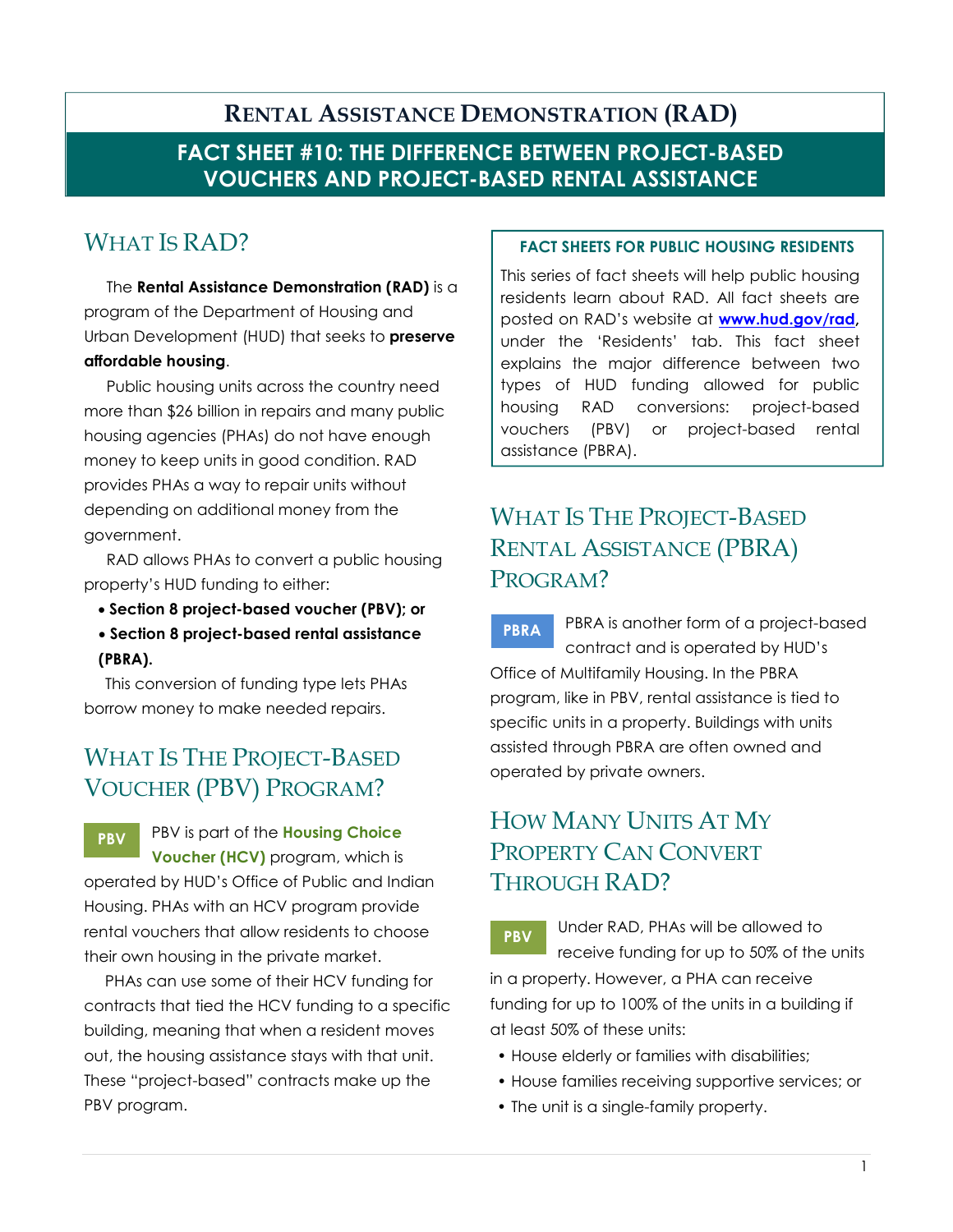PHAs converting public housing properties to the PBV program will often choose to make sure that at least 50% of the property's families are receiving supportive services.

**PBRA**  There are no limits on how many units in a building can receive PBRA funding. Up to 100% of the units in a building can be assisted.

#### WILL MY PROPERTY REMAIN AFFORDABLE?

To receive PBV or PBRA funding, property owners will enter into a **Housing Assistance Payment (HAP) Contract**.

**PBV**  For PBV, the initial HAP Contract term will be at least 15 years (or up to 20 years with the PHA's approval) and must be renewed.

**PBRA** 

For PBRA, the initial HAP Contract term will be 20 years and must be renewed.

When these contracts end, they must be renewed. Requiring that these contracts be renewed is a way to make sure these units will stay affordable for the long-term.

| <b>PROJECT BASED VOUCHERS</b><br>(PBV)                                                                                 | <b>PROJECT-BASED RENTAL</b><br><b>ASSISTANCE (PBRA)</b>       |
|------------------------------------------------------------------------------------------------------------------------|---------------------------------------------------------------|
| Operated by HUD's<br>Office of Public and<br>Indian Housing, as part<br>of the Housing Choice<br>Voucher (HCV) program | Operated by HUD's Office<br>of Housing                        |
| 50% of units in a building<br>can be converted (or up<br>to $100\%$ )                                                  | 100% of units in a building<br>can be converted               |
| Initial contract is 15 or 20<br>years and must be<br>renewed                                                           | Initial contract is 20 years<br>and must be renewed           |
| You may request a<br>Choice Mobility<br>voucher after 1 year                                                           | You may request a Choice<br>Mobility voucher after 2<br>years |

#### WILL I BE ABLE TO CHOOSE WHERE I LIVE THROUGH RAD?

One of the goals of RAD is to give you a **greater choice in where to live.** If your property converts through RAD, after a certain amount of time, you may request a **Housing Choice Voucher (HCV)**. An HCV allows you to choose affordable housing in the private rental market, and the voucher stays with you when you move. This option in RAD is referred to as **Choice Mobility.**

**PBV**  For PBV, you may request an HCV after living in a RAD property for one year. If your PHA does not have an HCV available at the time of your request, you will go on the waitlist to receive the next available HCV.

**PBRA**  For PBRA, you may request an HCV after living in a RAD property for two years. If your PHA does not have an HCV available at the time of your request, you will go on the waitlist in the order your request was received.

- • **Choice Mobility** Through RAD, the option to obtain a Housing Choice Voucher (HCV) after a certain period of time.
- • **Housing Assistance Payment (HAP) Contract**  A contract in which HUD agrees to provide funding for properties through PBV or PBRA.
- • **Housing Choice Voucher (HCV)**  Rental vouchers that let people choose their own housing in the private rental market.
- • **Project-Based Vouchers (PBV)** Rental vouchers that are tied to a specific number of units in a building. The assistance stays with the unit after a tenant moves out.
- • **Project-Based Rental Assistance (PBRA)** A rental assistance contract tied to units in a specific building.
- • **Turnover Voucher**  A voucher holder gives up their voucher and leaves the HCV program, making an HCV available for another person.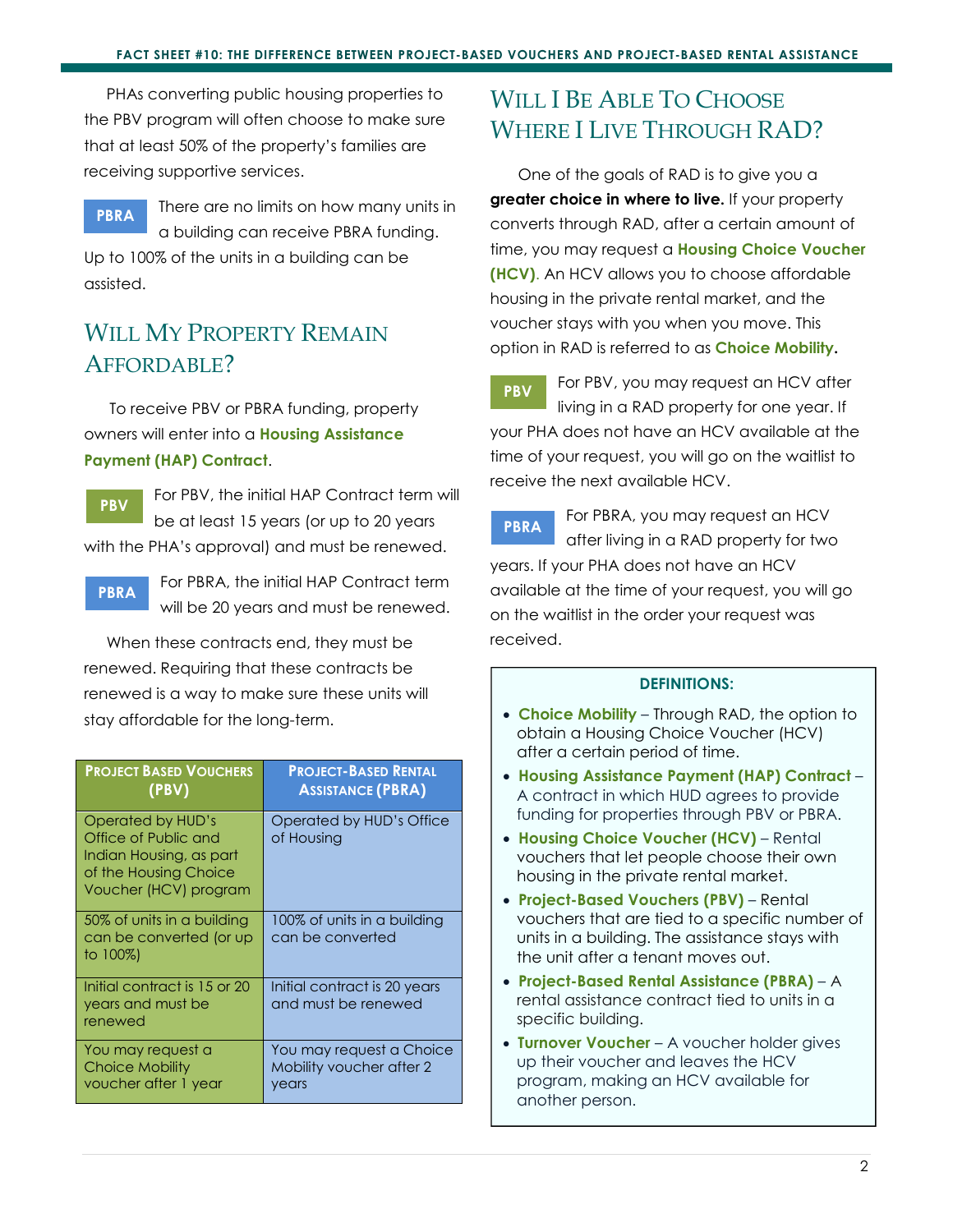#### **FACT SHEET #9: CHOICE MOBILITY**

#### WHAT IS RAD?

The **Rental Assistance Demonstration (RAD)** is a program of the Department of Housing and Urban Development (HUD) that seeks to **preserve affordable housing**.

Public housing units across the country need more than \$26 billion in repairs and many public housing agencies (PHAs) do not have enough money to keep units in good condition. RAD provides PHAs a way to repair units without depending on additional money from the government.

RAD allows PHAs to convert a public housing property's HUD funding to either:

- **Section 8 project-based voucher (PBV); or**
- **Section 8 project-based rental assistance (PBRA).**

This conversion of funding type lets PHAs borrow money to make needed repairs.

### WHAT IS CHOICE MOBILITY?

In addition to improved, better quality housing, you will have a **greater choice in where to live** 

#### **FACT SHEETS FOR PUBLIC HOUSING RESIDENTS**

This series of fact sheets will help public housing residents learn about RAD. All fact sheets are posted on RAD's website at **www.hud.gov/rad,**  under the 'Residents' tab. This fact sheet explains residents' rights related to Choice Mobility, the option to live where you choose with a Housing Choice Voucher.

through the RAD **Choice Mobility** option. In public housing, PBV, and PBRA, your rental assistance is tied to a specific unit and stays with the unit even after you move.

However, if your property converts through RAD, after one or two years, you may request a **Housing Choice Voucher (HCV)**. An HCV allows you to choose housing where you want to live, and the voucher moves with you when you move. This option is referred to as Choice Mobility.

Under the PBV program, you may request an HCV after living in a RAD property for one year; under the PBRA program, you can request an HCV after you have lived in a RAD property for two years.

| <b>Public Housing</b>                                                                                                                                           | <b>Project-Based</b><br><b>Vouchers</b><br>(PBV)                                                                                                      | <b>Project-Based</b><br><b>Rental Assistance</b><br>(PBRA) | <b>Housing Choice Vouchers</b><br>(HCV)                                                                                                                               |
|-----------------------------------------------------------------------------------------------------------------------------------------------------------------|-------------------------------------------------------------------------------------------------------------------------------------------------------|------------------------------------------------------------|-----------------------------------------------------------------------------------------------------------------------------------------------------------------------|
| Rental<br>rrr<br>assistance is<br><b>FFF</b><br>for specific<br><b>CEE</b><br>units and<br><b>FFF</b><br>EEE<br>properties.<br>Assistance is<br>tied to a unit. | Rental assistance is<br>attached to a specific<br>number of units in a<br>building. The assistance<br>stays with the unit even<br>after you move out. | fff<br>rrr<br><b>FFF</b><br>FFF                            | Rental vouchers let you<br>choose your own housing<br>where you want<br>to live. The<br>voucher moves<br>with you either<br>one or two years<br>after RAD Conversion. |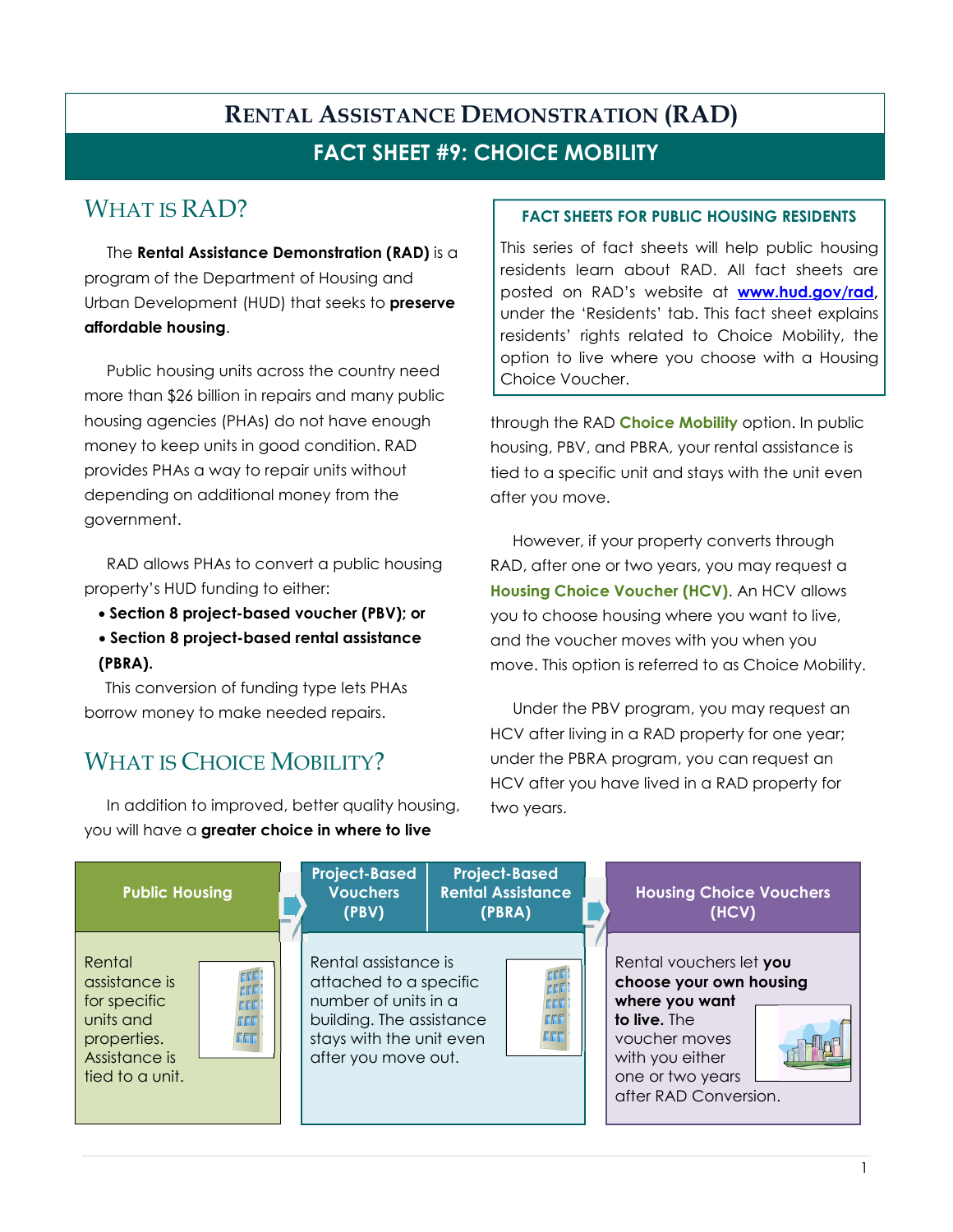### HOW DO HOUSING CHOICE VOUCHERS (HCVS) WORK?

With HCVs, you can choose to rent a unit in the private market with HUD assistance. If the rent for the unit is reasonable and an inspection of the unit shows that the unit meets HUD's housing quality standards, your PHA will approve the unit.

Once approved, (1) you sign a lease with the owner and pay about 30% of your income for rent, and (2) your PHA signs a contract with the owner to pay the difference between the rent you pay and the total rent for the unit.

#### WHERE CAN I LIVE WITH AN HCV?

With an HCV, you may rent a unit within your PHA's region, or you may choose to rent a unit in another part of the country where a PHA operates an HCV program. The ability to rent outside of your PHA's region is called **portability**.



When choosing a new place to live with an HCV, you can think about things like the quality of schools for your children, access to public transportation, and ability to get to and from places of work.

### WILL I QUALIFY FOR AN HCV?

Although RAD allows residents to remain at a RAD property after conversion even if they are over-income, if you want to participate in RAD's Choice Mobility feature, you will need to qualify for a HCV, including the program's income rules. Your PHA will need to make sure that your family qualifies for the HCV program, including meeting any income requirements.

#### IS THE PHA REQUIRED TO GIVE ME AN HCV?

The PHA will do the best it can to provide you with an HCV. However, the PHA may limit the use of its annual **turnover vouchers** used for Choice Mobility and it may limit moves by eligible households to meet other local housing needs.

HUD may allow certain PHAs not to offer residents the Choice Mobility option if they are:

- Public housing-only agencies PHAs that do not operate an HCV program, or
- Combined agencies PHAs that operate both public housing and HCV programs that have more than one-third of their turnover vouchers reserved for specific local housing needs, for example veterans or homeless populations.

- **Choice-Mobility** Through RAD, the option to obtain a Housing Choice Voucher (HCV) after a certain period of time.
- **Housing Choice Voucher (HCV)** Rental vouchers that let people choose their own housing in the private rental market.
- **Portability** The ability to use a HCV to rent a unit within the United States where a PHA operates a voucher program.
- **Turnover Voucher** A voucher holder gives up their voucher and leaves the HCV program, making an HCV available for another household.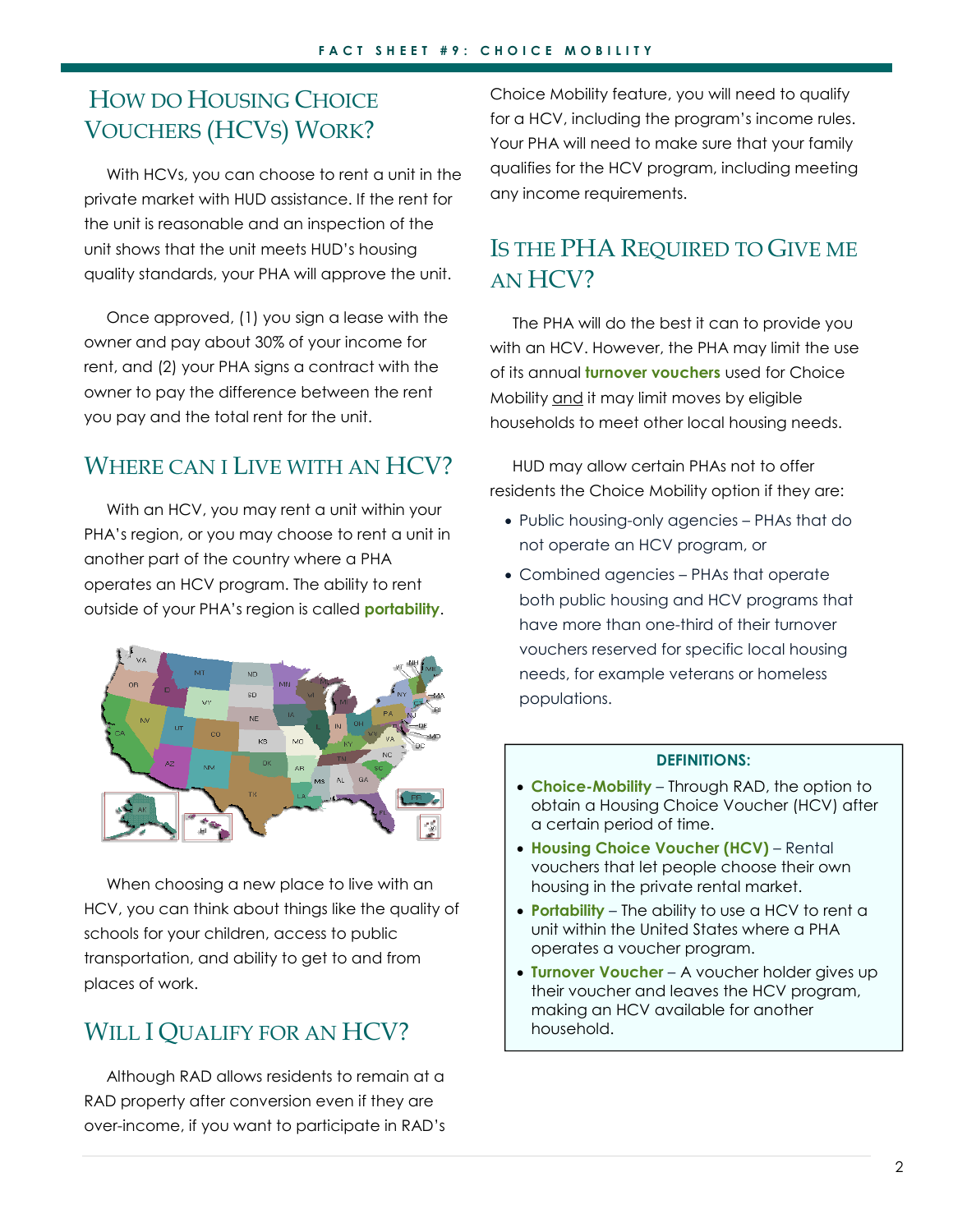#### **FACT SHEET #8: RENEWING YOUR LEASE**

### WHAT IS RAD?

The **Rental Assistance Demonstration (RAD)** is a program of the Department of Housing and Urban Development (HUD) that seeks to **preserve affordable housing**.

Public housing units across the country need more than \$26 billion in repairs and many public housing agencies (PHAs) do not have enough money to keep units in good condition. RAD provides PHAs a way to repair units without depending on additional money from the government.

RAD allows PHAs to convert a public housing property's HUD funding to either:

- **Section 8 project-based voucher (PBV); or**
- **Section 8 project-based rental assistance (PBRA).**

This conversion of funding type lets PHAs borrow money to make needed repairs.



#### WHAT IS A LEASE?

 A **lease** is a legally binding contract between your PHA and you, the tenant. The lease explains the rules for living in your unit. In public housing,

#### **FACT SHEETS FOR PUBLIC HOUSING RESIDENTS**

This series of fact sheets will help public housing residents learn about RAD. All fact sheets are posted on RAD's website at **www.hud.gov/rad,**  under the 'Residents' tab. This fact sheet discusses RAD rules related to the renewal of your lease.

HUD requires that your lease contain certain information, including:

- The names of everyone living in the unit,
- The address of your unit,
- The start and end date of the lease,
- What you must pay the PHA, including rent, security deposit, late fees for unpaid rent, or excess utility charges,
- What the PHA must provide for you, such as making sure that your housing is decent, safe, and sanitary,
- What you must do, including following rules and maintaining a clean and safe unit,
- Rules for annual and interim reexaminations of your family income,
- Rules for any changes needed to the lease, and
- Rules for lease termination or eviction.

### WHAT ARE THE PUBLIC HOUSING RULES FOR RENEWING MY LEASE?

In public housing, your PHA must renew your lease each year, unless you give your PHA good cause not to do so. A PHA can have good **cause** if you have seriously or repeatedly broken the rules in your lease. In this case, your PHA may either: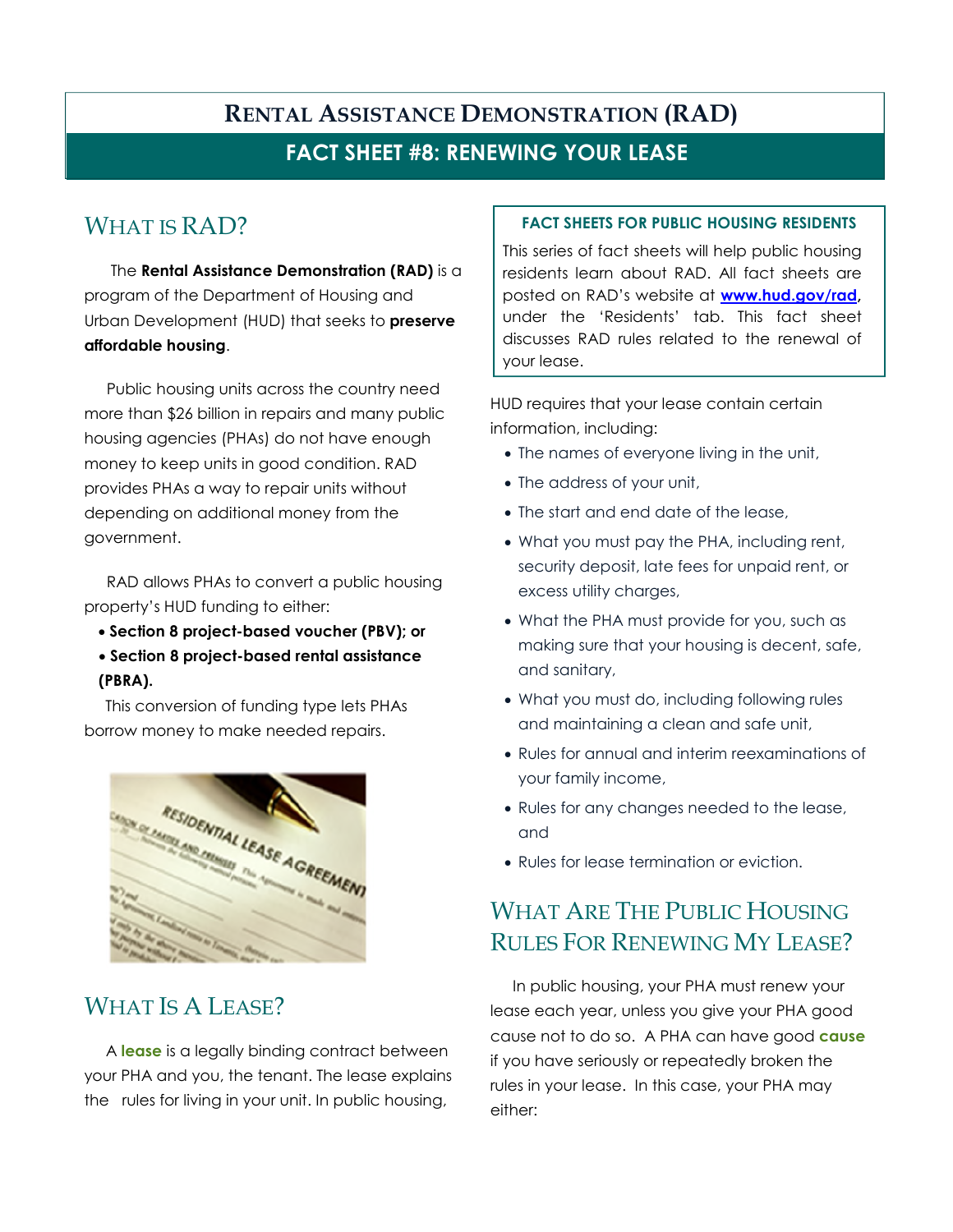(1) not renew your lease upon expiration; or

(2) end your lease at any time (following required procedures).

In public housing, if your PHA does not renew your lease, you have the right to file a **grievance** and request a hearing**,** unless the right is not provided under the terms of the lease, usually for criminal activity.

#### YOUR LEASE MAY NOT BE RENEWED OR MAY **BE ENDED IF YOUR PHA HAS GOOD CAUSE,** THAT IS IF YOU...

. Fail to make payments due under the lease, such as rent or utility payments.

. Fail to follow the rules listed in the lease, such as keeping your unit clean and safe.

• Are involved in criminal activity or alcohol abuse, depending on the type of the crime.

• Made false statements in your initial application or during your annual re-examination.

. Do not accept changes to an existing lease. For example, you fail to sign a lease addendum which increases late fees for a late rental payment.

### HOW DOES RAD AFFECT THE LEASE RENEWAL PROCESS?

At conversion, you will be asked to sign a new lease. Under RAD, **your lease will continue to renew, unless good cause exists**. Under the PBV and PBRA programs, if the property owner needs to end your lease and has good cause, they must give you the same type of written notice as required in public housing.

Under RAD, if the property owner does not renew your lease, they will notify you of your ability to request an **informal hearing**, except in a few cases where the right is not provided under the lease (for example, for criminal activity). These rules are similar to the public housing rules. The owner will also need to follow state and local laws related to evictions.

#### TO END YOUR LEASE, YOUR PHA MUST GIVE YOU WRITTEN NOTICE:

| <b>Number</b> of | <b>Reason for Ending Lease</b> |
|------------------|--------------------------------|
| <b>Days</b>      |                                |
| Reasonable       | The health or safety of other  |
| period of        | residents or PHA employees is  |
| time, but no     | threatened.                    |
| more than        | Drug-related activity, violent |
| 30 days          | criminal activity, or a felony |
|                  | conviction.                    |
| 14 days          | Nonpayment of rent             |
| 30 days          | All other cases                |

### WHAT IF MY PHA STARTED AN EVICTION BEFORE RAD?

If your PHA sent you a lease termination notice and began your **eviction** process prior to RAD, the PHA must continue to follow all required procedures, such as allowing you to file a **grievance** and request a **hearing**. RAD does not allow the PHA to skip these steps and immediately evict you.

- **Cause** Reason for not renewing your lease in cases when you seriously and repeatedly violate your lease terms.
- **Eviction** The termination or non-renewal of your lease by the property owners. This action requires the tenant to leave your unit.
- **Grievance** Any dispute you may have with a property owner involving your lease or owner actions that you believe negatively affect you.
- **Informal Hearing** A hearing held when you, the tenant, do not agree with a decision made about your lease. The hearing is conducted by a neutral person.
- **Lease** A legally binding contract between a property owner and you, the tenant, that explains the terms for living in your unit.
- **Lease Termination**  The process of ending your lease.
- **Renewal of Lease** The process of making your lease effective for another year.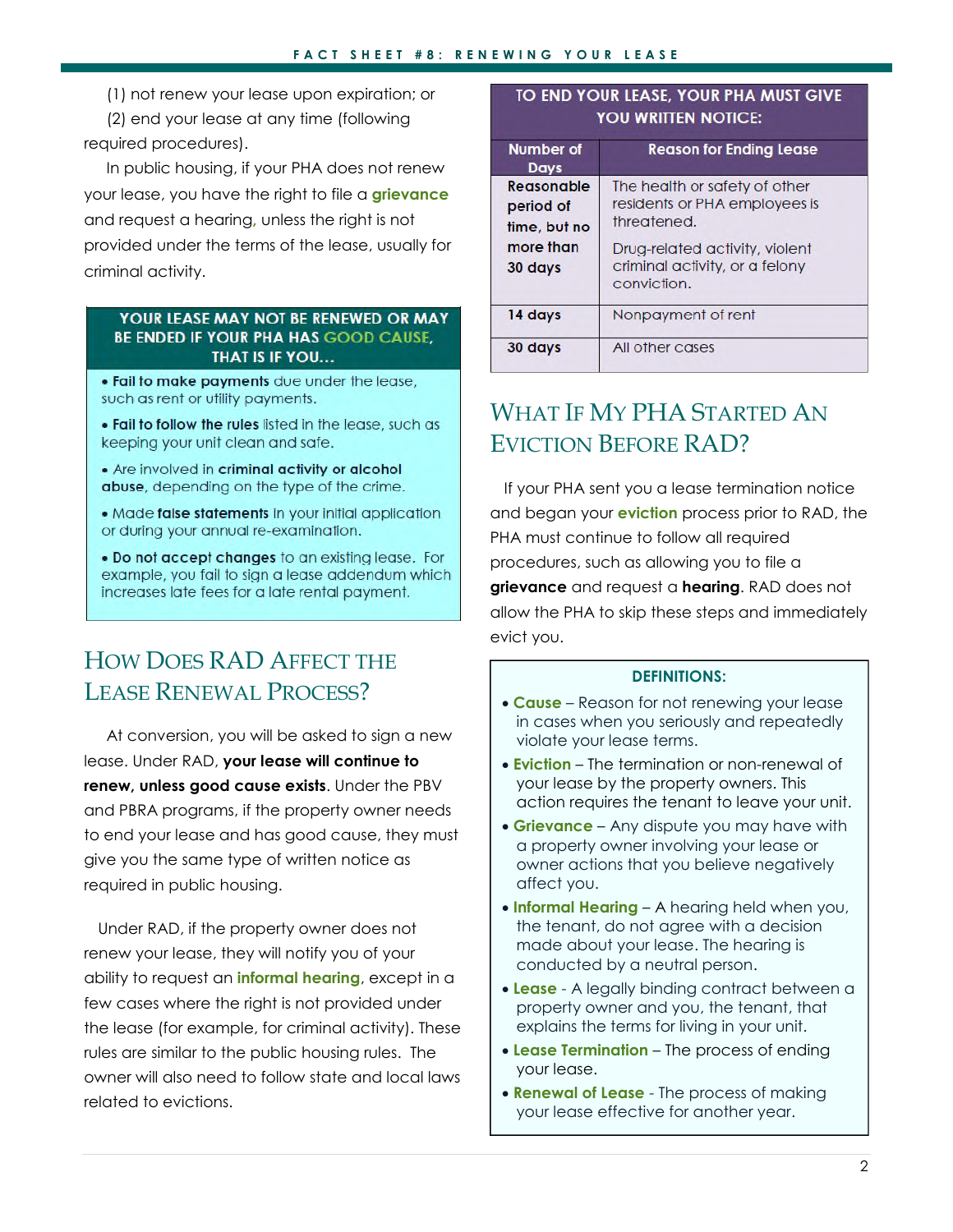#### **FACT SHEET #7: FAMILY SELF-SUFFICIENCY (FSS) & RESIDENT OPPORTUNITIES AND SELF-SUFFICIENCY (ROSS)**

#### WHAT IS RAD?

The **Rental Assistance Demonstration (RAD)** is a program of the Department of Housing and Urban Development (HUD) that seeks to **preserve affordable housing**.

Public housing units across the country need more than \$26 billion in repairs and many public housing agencies (PHAs) do not have enough money to keep units in good condition. RAD provides PHAs a way to repair units without depending on additional money from the government.

RAD allows PHAs to convert a public housing property's HUD funding to either:

- • **Section 8 project-based voucher (PBV); or**
- • **Section 8 project-based rental assistance (PBRA).**

This conversion of funding type lets PHAs borrow money to make needed repairs.

### HOW DOES RAD AFFECT MY FSS OR ROSS PARTICIPATION?

In public housing, your PHA could apply for funding for a Public Housing **Family Self-Sufficiency (PH FSS)** or **Resident Opportunities and Self-Sufficiency Service Coordinators (ROSS)** program. This funding helped connect you to resources and supportive services, such as education and employment programs and

counseling services. If you participated in these programs in public housing, **you may continue to participate in the FSS and ROSS programs** once your property is converted through RAD.

#### **FACT SHEETS FOR PUBLIC HOUSING RESIDENTS**

This series of fact sheets will help public housing residents learn about RAD. All fact sheets are posted on RAD's website at **www.hud.gov/rad,**  under the 'Residents' tab. This fact sheet discusses residents' participation in the Family Self-Sufficiency (FSS) and Resident Opportunities for Self-Sufficiency (ROSS) programs.

### WHAT IS THE FSS PROGRAM?

The public housing FSS program helps families obtain and maintain living wage employment (jobs that provide enough income to cover a family's basic needs) by connecting residents to services such as:

- Child care,
- Transportation,
- Education,
- Job training and employment counseling,
- Job placement,
- Substance or alcohol abuse treatment or counseling, and/or
- Homeownership counseling.

If you chose to participate in the PH FSS program, you entered into a five-year **Contract of Participation**, which identified program rules, activities you would complete, and your program goals.

To operate the program, your PHA could have applied to HUD for one-year grants to fund a **Service Coordinator** who linked residents to resources. Your PHA would have also established an FSS **escrow account** for you.

If your earned income increased during the program, you paid increased rent to your PHA like any other resident, but your PHA put the additional rent into your escrow account. The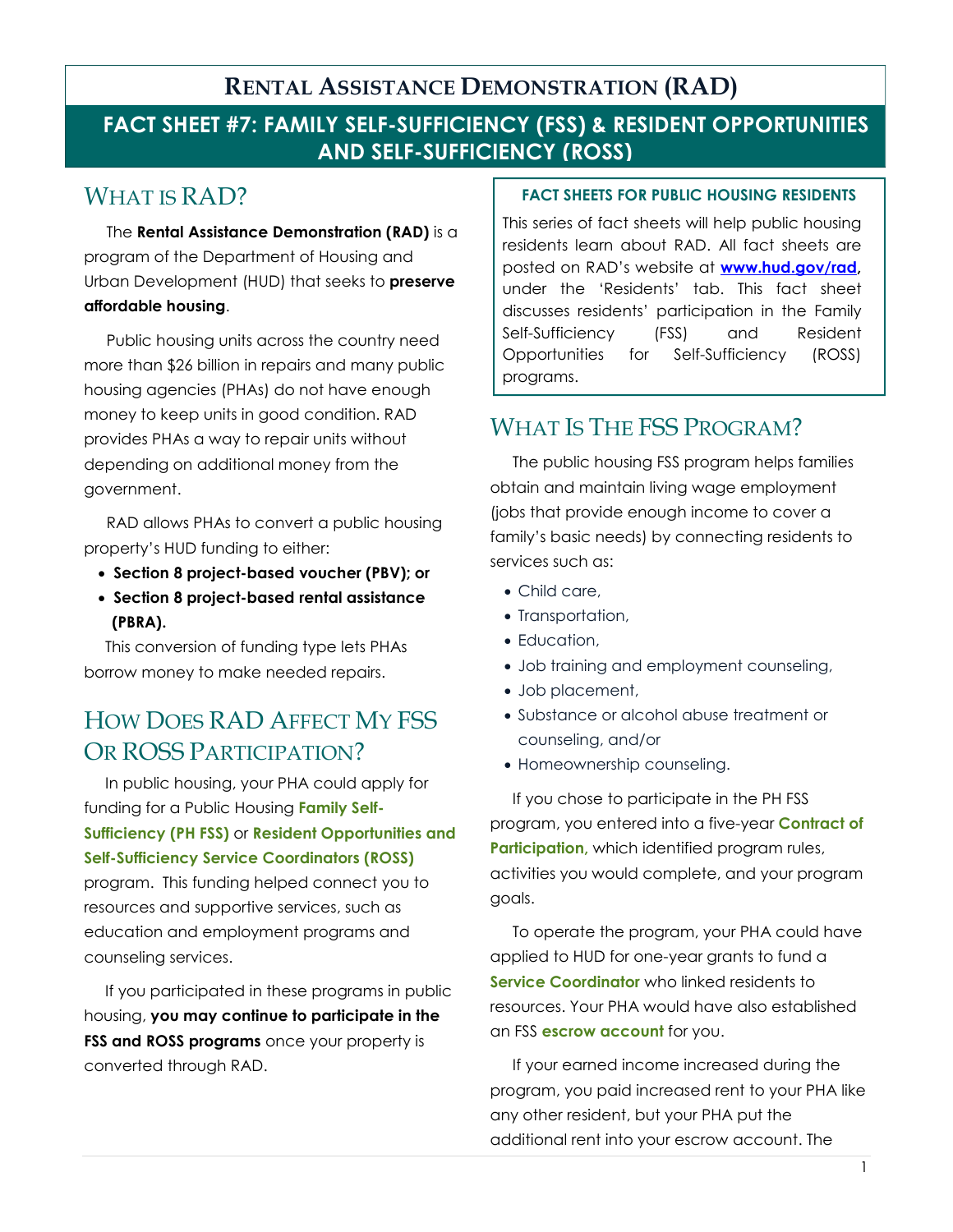funds placed in the escrow account are yours and are available to you upon successful completion of the FSS program.

#### HOW DOES RAD IMPACT FSS?

As explained above, your PHA may convert your property to either **PBV** or **PBRA** through RAD.

**PBV:** PBV is part of HUD's Housing Choice Voucher (HCV) program. The HCV program also has a FSS program (called HCV FSS instead of PH FSS). **If you participate in the PH FSS program and:**

| Your PHA also has a<br><b>HCV FSS program</b>                                           | <b>Your PHA does not</b><br>have an HCV FSS<br>program                                   |
|-----------------------------------------------------------------------------------------|------------------------------------------------------------------------------------------|
| Your PHA must convert<br>you to the HCV FSS<br>program.                                 | Your PHA must establish<br>a HCV FSS program<br>and convert you to the<br>program.       |
| Your PHA can enroll<br>new participants in the<br>HCV FSS program if<br>there is space. | Your PHA is not<br>required to enroll any<br>new participants in the<br>HCV FSS program. |

Current HCV FSS rules allow a PHA to terminate your rental assistance if you do not comply with your **Contract of Participation**. However, if you convert to the HCV FSS program through RAD, your PHA may not terminate your rental assistance for this reason.

**PBRA:** PBRA does not have an FSS program, although HUD is currently writing new rules for one. Currently, your PHA must continue to operate the PH FSS program for any participants in the PH FSS program. The PHA will continue to provide you with a **Service Coordinator** and make payments to your escrow account until the end of your Contract of Participation. However, your PHA may not enroll new participants in the PH FSS program.

### WHAT IS THE ROSS PROGRAM?

The ROSS program provides public housing residents with coordinators to connect them to supportive services and empowerment activities. ROSS **Service Coordinators** work with:

- Families to increase income and become selfsufficient, and
- Elderly or residents with disabilities to improve living conditions to age-in-place.

In public housing, PHAs, resident councils, and nonprofit organizations can apply to HUD for three-year grants to fund ROSS **Service Coordinators**.

### HOW DOES RAD IMPACT ROSS?

The PBV and PBRA programs do not have a ROSS program. If you currently participate in the ROSS program and your property converts to PBV or PBRA, you may continue participating until the current three-year grant funding for the ROSS program is spent. Once the funds are spent, your PHA cannot apply for a new grant.

- **Contract of Participation** A five-year contract identifying the terms and conditions for you to participate in the FSS program.
- **Escrow Account** An account for FSS participants. Your PHA makes deposits into this account when your earned income increases.
- **Family Self-Sufficiency (FSS)** A program to help connect families to services that will lead to economic independence and selfsufficiency.
- **Resident Opportunities and Self-Sufficiency (ROSS)** – A grant that funds service coordinators to connect residents with supportive services, empowerment activities, and support in becoming self-sufficient.
- **Service Coordinator** A person who links residents to resources and supportive services.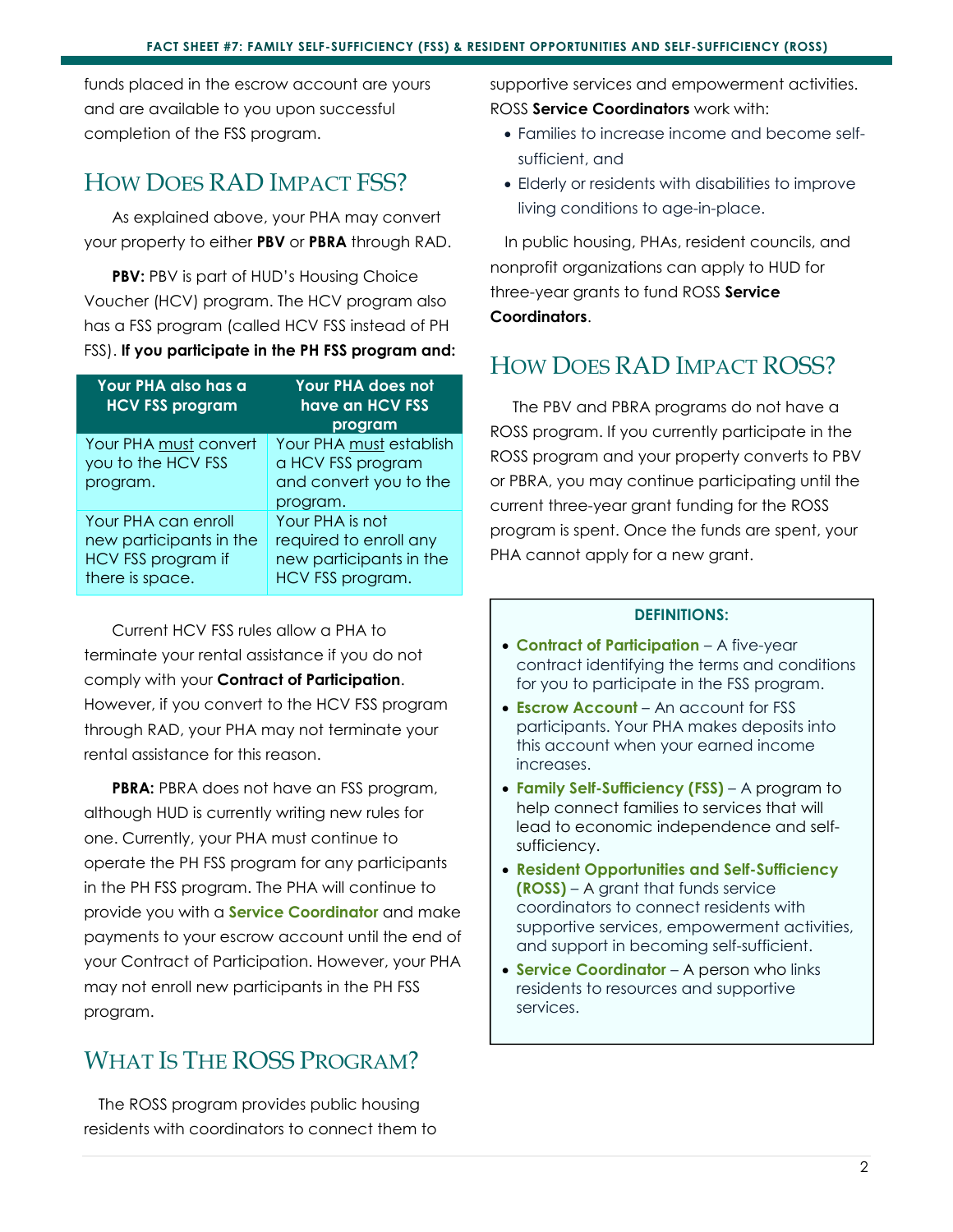#### **FACT SHEET #6: RESIDENT PARTICIPATION & FUNDING**

### WHAT IS RAD?

The **Rental Assistance Demonstration (RAD)** is a program of the Department of Housing and Urban Development (HUD) that seeks to **preserve affordable housing**.

Public housing units across the country need more than \$26 billion in repairs and many public housing agencies (PHAs) do not have enough money to keep units in good condition. RAD provides PHAs a way to repair units without depending on additional money from the government.

RAD allows PHAs to convert a public housing property's HUD funding to either:

- **Section 8 project-based voucher (PBV); or**
- **Section 8 project-based rental assistance (PBRA).**

This conversion of funding type lets PHAs borrow money to make needed repairs.



### WHAT IS RESIDENT PARTICIPATION?

HUD recognizes the importance of resident involvement in improving the quality of life for

#### **FACT SHEETS FOR PUBLIC HOUSING RESIDENTS**

This series of fact sheets will help public housing residents learn about RAD. All fact sheets are posted on RAD's website at **www.hud.gov/rad,**  under the 'Residents' tab. This fact sheet explains RAD's resident participation and funding rules.

residents. Resident organizations and councils should work to improve resident satisfaction and participate in initiatives that enable residents to create a positive living environment for all families.

In the public housing program, residents are able to organize and form a resident council to represent their interests to the PHA. Resident councils are encouraged to meet regularly with your PHA to discuss issues, plan activities, and review progress.

To establish and operate a resident council, your PHA must allow you to:

- Contact other residents;
- Conduct surveys of residents to determine interest in establishing an organization or to offer information about an organization;
- Distribute leaflets in the lobby and common areas and place leaflets at or under residents' doors;
- Post information on bulletin boards:
- Hold regularly scheduled meetings in a location where residents can easily attend; and
- Conduct other reasonable activities.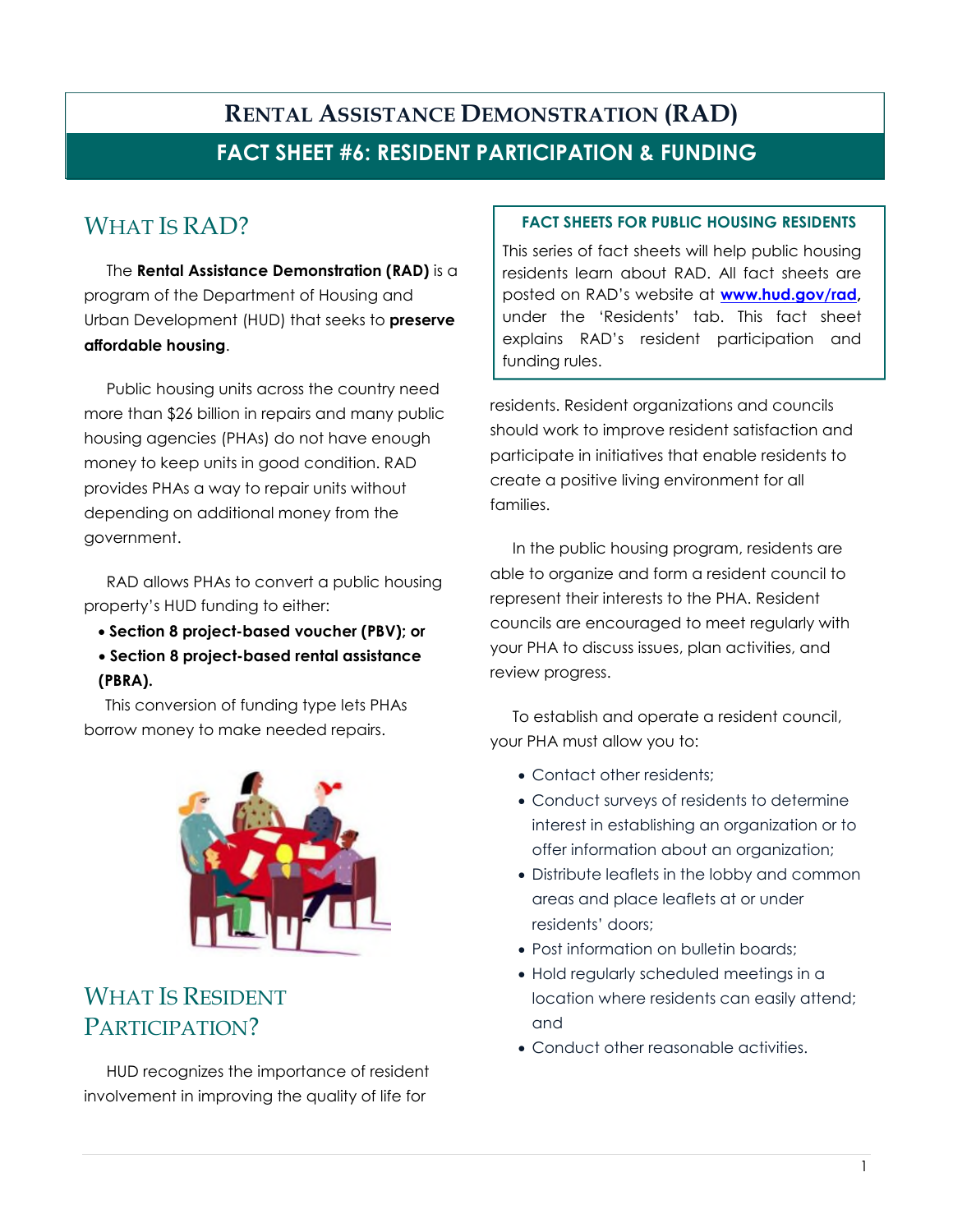Your resident organization may coordinate a response on behalf of residents to proposed PHA actions such as:

- Changing from PHA-paid utilities to residentpaid utilities;
- Reducing resident utility allowances;
- Rent increases; or
- Major construction or modernization work at your property.

Under public housing, your PHA had to recognize legitimate resident councils, provide funding to support these organizations, and give reasonable consideration to the concerns raised by these organizations.

### WILL I HAVE A RIGHT TO ORGANIZE AFTER A RAD CONVERSION?

If your property participates in RAD, **you will have the right to establish and operate a resident organization.** The property owners must continue to recognize legitimate resident organizations, provide funding to support these organizations, and give reasonable consideration to the concerns raised by these organizations.

#### *What makes a resident organization "legitimate"?*

To be considered "legitimate," your resident organization must:

- Be established by the residents of the property;
- Meet regularly;
- Operate democratically;
- Represent all residents at the property; and
- Be independent from the property owner.

If there is no legitimate resident organization at your property, HUD encourages your property owner to actively engage residents and develop a constructive working relationship.

### WILL MY RESIDENT ORGANIZATION STILL RECEIVE RESIDENT PARTICIPATION FUNDING?

After a RAD conversion, your property owner must continue to provide resident participation funding in the amount of **\$25 per occupied unit per year**.

Your resident organization must receive at least \$15 of this amount to fund resident participation activities such as resident education, organizing around tenancy issues, and training activities. The owner may keep \$10 of this amount to pay for any costs to administer resident participation activities.

If your resident council had unused resident participation funds before participating in RAD, that money will still be available for your resident organization's use after the conversion.

- **Resident Organization** A group of residents with elected leaders that is responsible for representing resident interests to your property owner.
- **Resident Participation** Organizing and forming a resident organization to improve residents' quality of life and participate in initiatives that enable residents to create a positive living environment for all families of the property.
- **Resident Participation Funding** Funding provided to a resident organization to fund activities such as resident education, organizing around tenancy issues, and training activities.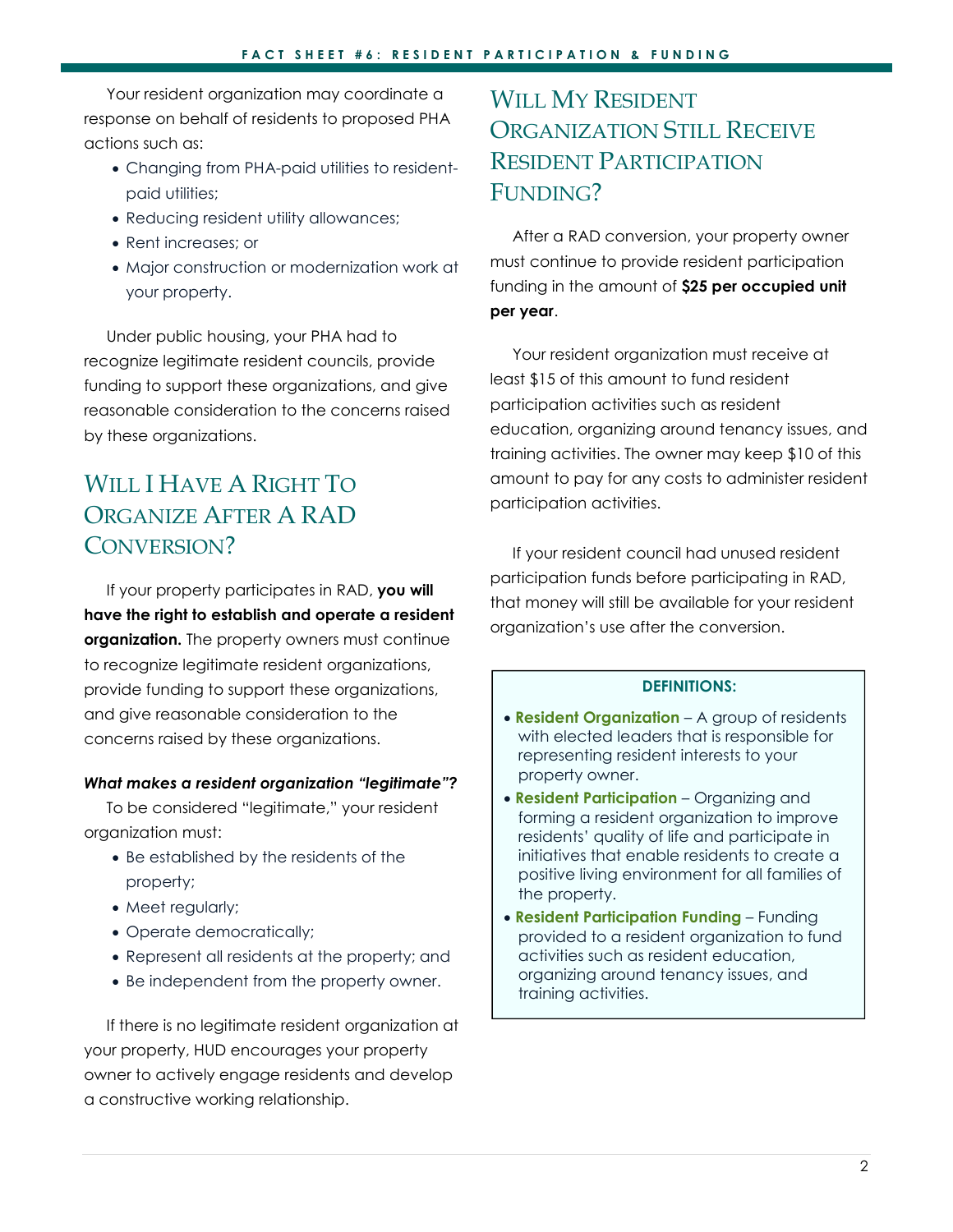#### **FACT SHEET #5: RESIDENT PROCEDURAL RIGHTS**

### WHAT IS RAD?

The **Rental Assistance Demonstration (RAD)** is a program of the Department of Housing and Urban Development (HUD) that seeks to **preserve affordable housing**.

Public housing units across the country need more than \$26 billion in repairs and many public housing agencies (PHAs) do not have enough money to keep units in good condition. RAD provides PHAs a way to repair units without depending on additional money from the government.

RAD allows PHAs to convert a public housing property's HUD funding to either:

• **Section 8 project-based voucher (PBV); or**  • **Section 8 project-based rental assistance (PBRA).** 

This conversion of funding type lets PHAs borrow money to make needed repairs.

#### WHAT ARE PROCEDURAL RIGHTS AND HOW WILL RAD AFFECT THEM?

Sometimes your PHA has to take actions that can negatively affect you as a tenant, for example, when the PHA wants to terminate your lease for violations. No matter the situation, your PHA must follow certain steps or procedures when taking any action against you. In other words, your PHA must observe your **procedural rights**.

This fact sheet explains how RAD will affect the following procedural rights:

(1) **Grievance process** - Steps the PHA must offer you to address a dispute, or **grievance**, you

#### **FACT SHEETS FOR PUBLIC HOUSING RESIDENTS**

This series of fact sheets will help public housing residents learn about RAD. All fact sheets are posted on RAD's website at **www.hud.gov/rad,**  under the 'Residents' tab. This fact sheet explains your rights related to grievance procedures and lease termination under RAD.

have with your PHA about an action that negatively affects you.

(2) **Termination notification** - Steps the PHA must take to inform you that it intends to terminate your lease.

RAD requires that you **keep many of the same procedural rights related to the grievance process and termination notification** that you had in public housing.

### HOW WILL RAD AFFECT THE GRIEVANCE PROCESS?

A **grievance** is any dispute you may have with your PHA about an action involving your lease, or other PHA actions that you believe negatively affect you. The **grievance process** involves steps for you and your PHA to follow to resolve these disputes.

Whether your property is a part of the public housing program, or has converted to PBV or PBRA through RAD, you will receive a written notice of the reasons for an action and that you can request a hearing where you can present the reasons why you think an action might be unfair.

RAD requires that you receive a fair hearing and a written decision within a reasonable timeframe, just like you would under public housing. Your PHA must follow the grievance hearing decision unless it notifies you that the: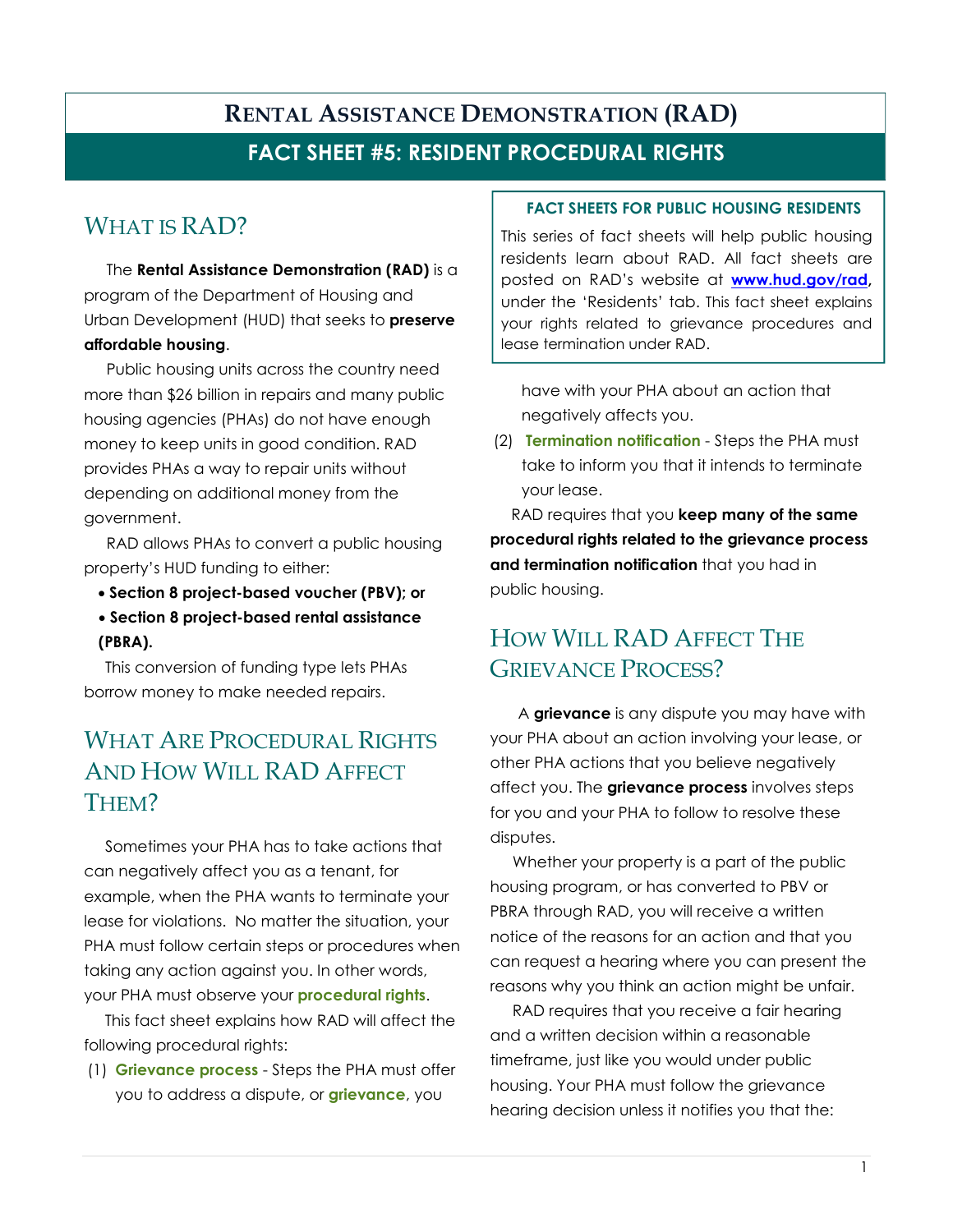- Matter exceeded the authority of the grievance hearing; or
- Decision conflicts with laws or HUD regulations.

Requesting or participating in a hearing does not affect your right to take your case to trial if you think your dispute was not settled fairly.

#### **The grievance process is for…**

Any **individual disputes** between you the property owner, such as:

- Termination of your lease;
- Rent the owner claims you owe:
- Determination of your income;
- Determination of your unit size; or
- Determination of your utility allowance (if you have tenant-paid utilities).

#### **The grievance process is not for…**

- Disputes between tenants that do not involve the owner;
- Class grievances (in other words, grievances that multiple tenants/families have with the owner); or
- Negotiating policy changes between tenant groups and your owner.

### HOW WILL RAD AFFECT TERMINATION NOTIFICATION?

Similar to public housing, the property owner will be able to **terminate your lease** if it follows certain procedures and if it has **cause**. An owner has cause if you seriously or repeatedly violated your lease terms, including:

- Not making payments due under the lease, such as rent or utility payments;
- Not following the rules listed in the lease, such as keeping your unit clean and safe;
- Involvement in criminal activity or alcohol abuse, depending on the seriousness of the activity; or
- Making false statements in your initial application or during your annual

| <b>TERMINATION NOTIFICATION:</b>                                                     |                                                                                                                                                                          |  |
|--------------------------------------------------------------------------------------|--------------------------------------------------------------------------------------------------------------------------------------------------------------------------|--|
| <b>Number of days</b>                                                                | <b>Termination reason</b>                                                                                                                                                |  |
| A reasonable<br>period of time, but<br>no more than 30<br>days                       | $\bullet$ A threat to the health or<br>safety of other residents or<br>PHA employees.<br>• Drug-related activity,<br>violent criminal activity, or<br>felony conviction. |  |
| No less than 14<br>days                                                              | Nonpayment of rent                                                                                                                                                       |  |
| No less than 30<br>days, unless State<br>or local law<br>require a shorter<br>period | All other cases<br>(*PBRA allows a longer<br>notification period)                                                                                                        |  |

recertification, for example about your income or family size.

If your property owner wants to terminate your lease after the RAD conversion, it must give you a **termination notification**. This notification is advance notice that explains why and when your lease will be terminated and whether you can ask for a grievance hearing.

If the reason for your termination is very serious, for example being convicted of a crime on the property, you may not be eligible to request a hearing.

- **Cause** Reason for not renewing your lease in cases when you seriously and repeatedly violate your lease terms.
- **Grievance** Any dispute you may have with a property owner involving your lease or owner actions that you believe negatively affect you.
- **Grievance Process** Steps the owner must take to address a dispute you have with it.
- **Procedural Rights** Steps your property owner must follow when taking specific actions that may have a negative effect on you.
- **Termination of Lease** The process of ending your lease.
- **Termination Notification** Steps an owner must take to inform you of the decision to terminate your tenancy.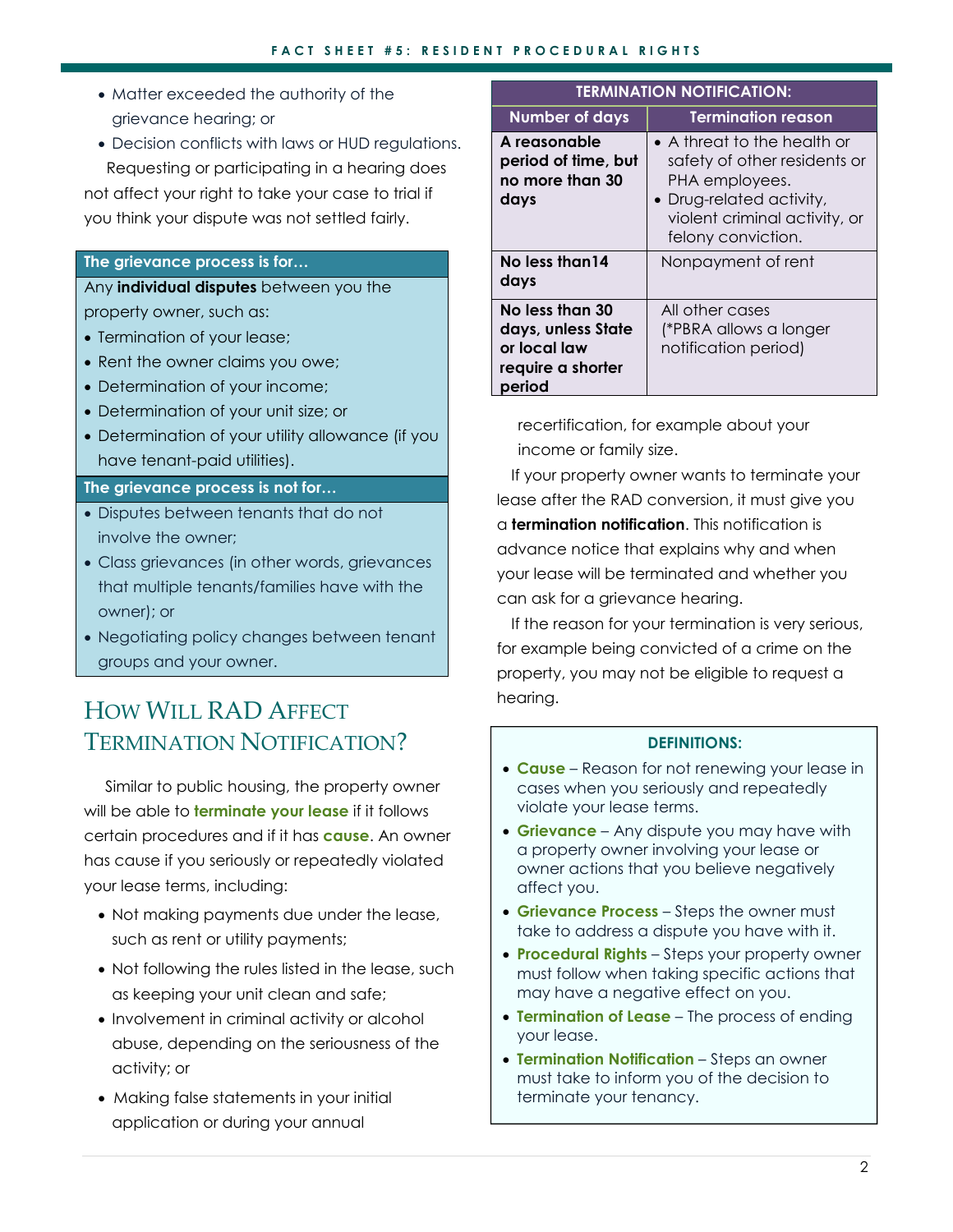#### **FACT SHEET #4: RESIDENT INVOLVEMENT**

### WHAT IS RAD?

The **Rental Assistance Demonstration (RAD)** is a program of the Department of Housing and Urban Development (HUD) that seeks to **preserve affordable housing**.

Public housing units across the country need more than \$26 billion in repairs and many public housing agencies (PHAs) do not have enough money to keep units in good condition. RAD provides PHAs a way to repair units without depending on additional money from the government.

RAD allows PHAs to convert a public housing property's HUD funding to either:

- **Section 8 project-based voucher (PBV); or**
- **Section 8 project-based rental assistance (PBRA).**

This conversion of funding type lets PHAs borrow money to make needed repairs.

## HOW CAN I BE INVOLVED IN RAD?

Your PHA has to take several steps when it decides to participate in RAD.

First, your PHA will have to apply for RAD in order to get HUD's permission to convert public housing properties to Section 8 properties. Before



**Fresno Housing Authority, CA residents and staff talk about RAD**

#### **FACT SHEETS FOR PUBLIC HOUSING RESIDENTS**

This series of fact sheets will help public housing residents learn about RAD. All fact sheets are posted on RAD's website at **www.hud.gov/rad,**  under the 'Residents' tab. This fact sheet discusses opportunities for resident involvement in RAD.

submitting an application to HUD, your PHA will let you know which properties are proposed for **conversion** and invite you to at least **two** meetings to discuss the conversion plans.

You will have time to submit feedback to your PHA. After your comments and questions are received, your PHA will need to provide written responses to them. Both your comments and the PHA's written responses must be submitted to HUD as part of the RAD application.

If HUD approves your PHA's RAD plans, your PHA will have to provide HUD with more documents, each with a specific deadline. Most of them are submitted to HUD within about a year.

#### WHAT ARE OTHER OPPORTUNITIES FOR ME TO BE INVOLVED?

Every PHA has an Annual or Five Year Plan, which provides details about the programs and services the PHA offers. A RAD conversion is considered a significant part of the **PHA Plan** or a **Significant Amendment** to the Plan. Any changes that happen at your property because of RAD will have to be included in your PHA's Annual or Five Year Plan.

The new (amended) PHA Plan will have to be approved before the RAD conversion is completed. In addition to the general information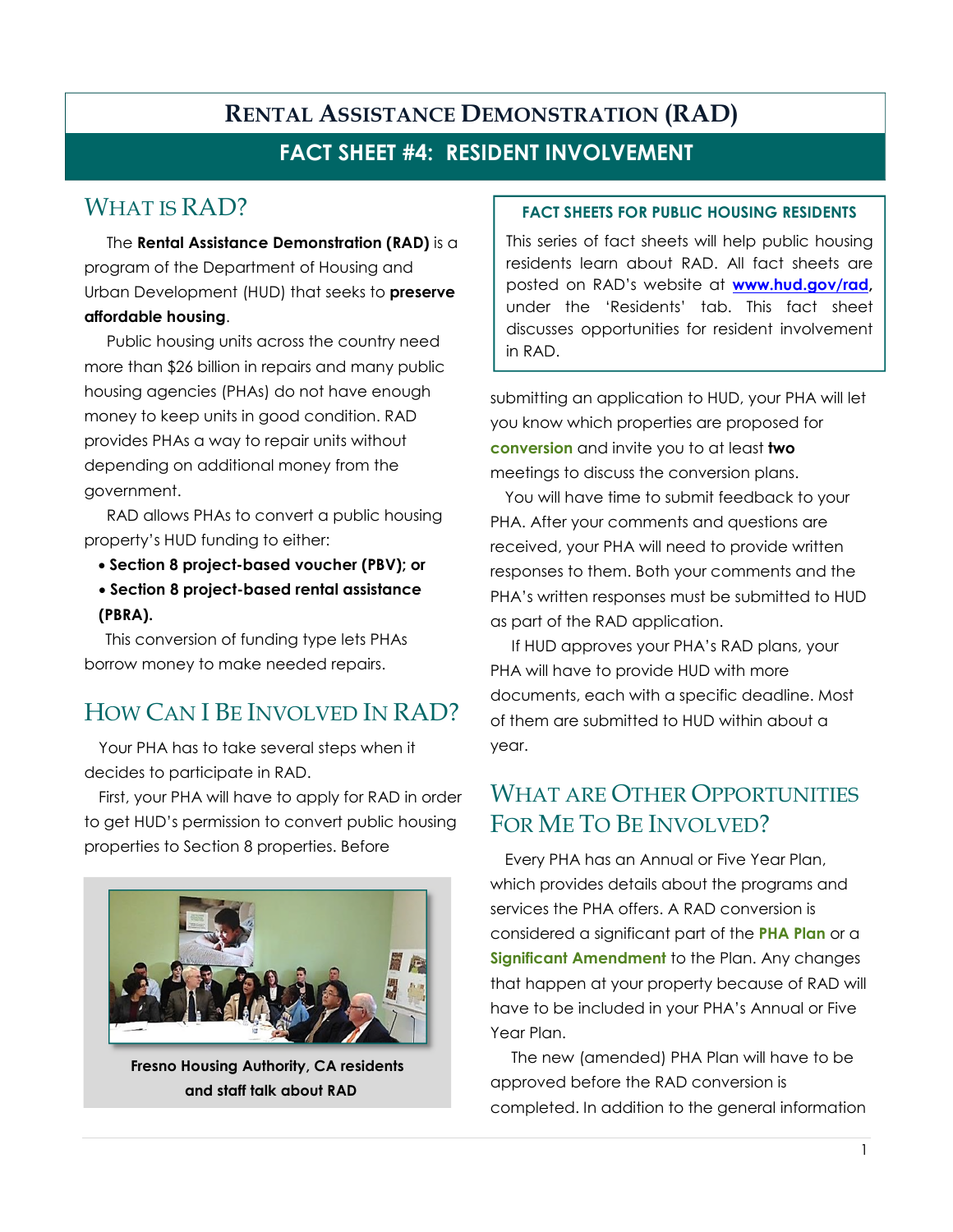required in the PHA Plan, your PHA must include the following information about its RAD plans:

- A description of the number units to be converted, including bedroom size, and who lives in the units (families, elderly, or those with disabilities);
- Any change in the number of units;
- Any change in the bedrooms per unit;
- Any change in policies about who can live in the units; and
- If any of the units at the property will be moved to another site.

#### *Resident Advisory Board Involvement and Public Hearing*

Your PHA must work with the **Resident Advisory Board (RAB)** whenever it makes changes to the PHA Plan, and provide the RAB with information on the RAD conversion. The RAB must have enough time to review the RAD plans and provide comments.

Your PHA must submit these comments to HUD. While your PHA is required to consider these comments, it is not required to agree with them. However, if the RAB feels that the PHA did not provide adequate notice and opportunity for comment, the Board may ask HUD to determine whether the PHA met these requirements.

In addition to working with the RAB, your PHA must have a public hearing to discuss the PHA Plan and invite the public to comment.

#### **Your PHA may only submit the PHA Plan to HUD once it has**:

- Consulted the Resident Advisory Board;
- Conducted the public hearing; and
- Considered all comments received.

After your PHA has completed and submitted all the required documents, and the RAD plans for your property have been approved by HUD, the PHA will receive a **RAD Conversion Commitment (RCC)**. After receiving the RCC, the PHA must have another meeting with residents on the final RAD plans.

#### **Resident Engagement in Lexington, KY**

The Lexington Housing Authority (LHA) involved residents early and often in the RAD conversion process. LHA held all-resident meetings followed by smaller group meetings so that all residents could ask questions, speak with LHA staff about their concerns, and understand LHA's RAD goals. Representatives from the Lexington Fair Housing Council, a local non-profit, attended all of the resident meetings. LHA also invited local officials to attend the meetings. Throughout the RAD process, LHA made it a priority to provide regular updates and make sure that residents had complete information to help residents plan and make good decisions for their families.

#### WHAT IF I NEED REASONABLE ACCOMMODATIONS TO PARTICIPATE?

Your PHA must make materials available in accessible formats for persons with disabilities, and must make meetings accessible for persons with disabilities.

Your PHA must also provide language assistance to persons that have trouble understanding English so that they can read materials, participate in meetings, and provide comments on the proposed RAD conversion. This may include providing translation of written materials and providing interpreters at meetings.

- **Conversion** The process of changing from the Public Housing program to a Project-Based Section 8 contract through RAD.
- **PHA Plan** A document your PHA prepares in consultation with residents that outlines its basic goals and policies.
- **Resident Advisory Board** A board of residents that work with the PHA on the PHA Plan.
- **RAD Conversion Commitment (RCC)**  An agreement between HUD and the PHA that describes the terms and conditions of the RAD conversion.
- **Significant Amendment**  A change that will need to be made to the PHA Plan before a RAD conversion can be completed.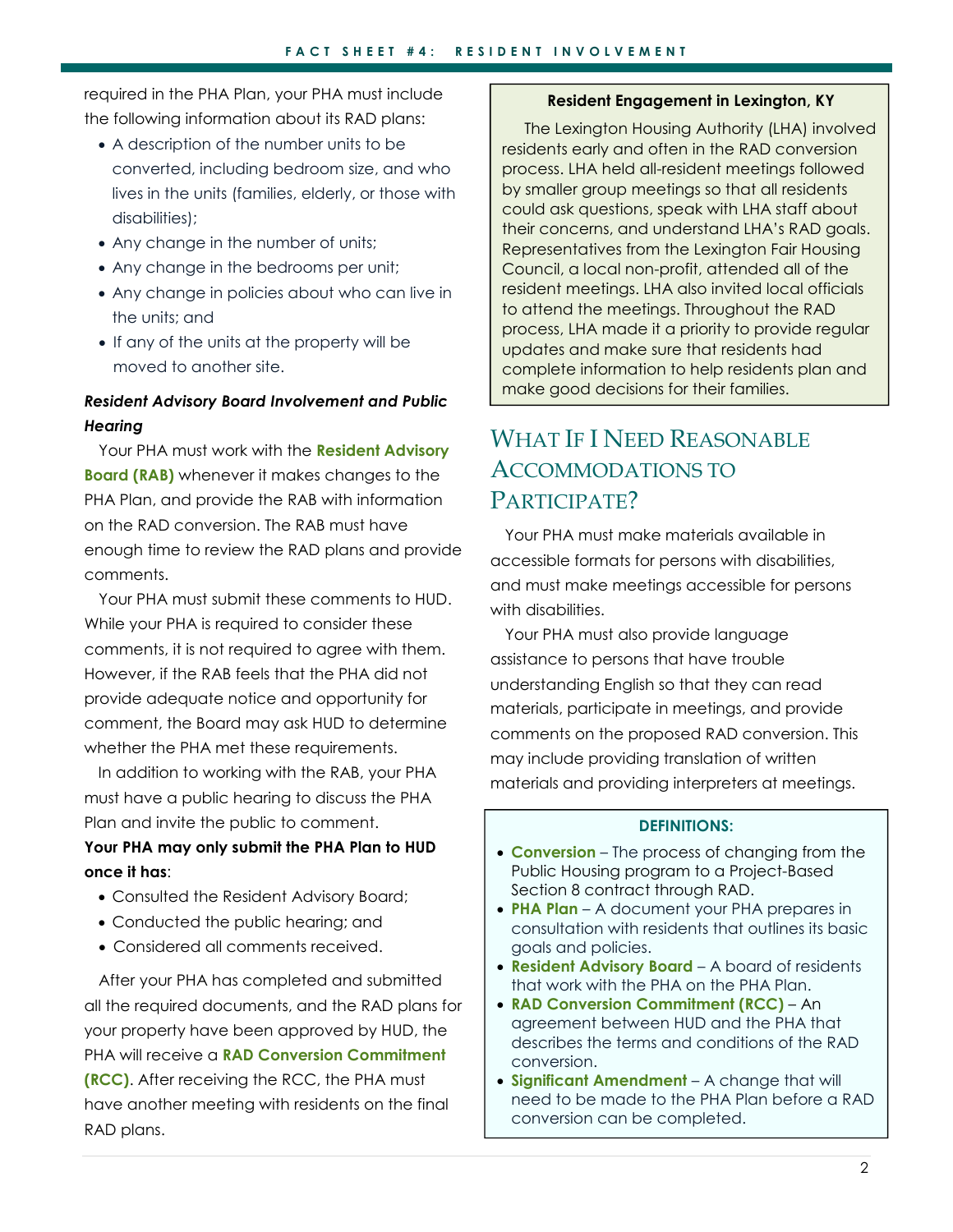#### **FACT SHEET #3: RENT**

#### WHAT IS RAD?

The **Rental Assistance Demonstration (RAD)** is a program of the Department of Housing and Urban Development (HUD) that seeks to **preserve affordable housing**.

Public housing units across the country need more than \$26 billion in repairs and many public housing agencies (PHAs) do not have enough money to keep units in good condition. RAD provides PHAs a way to repair units without depending on additional money from the government.

RAD allows PHAs to convert a public housing property's HUD funding to either:

- **Section 8 project-based voucher (PBV); or**
- **Section 8 project-based rental assistance (PBRA).**

This conversion of funding type lets PHAs borrow money to make needed repairs.

### HOW IS RENT CALCULATED IN PUBLIC HOUSING?

In public housing, there are two ways to determine rent payments:

- **Income-based rent** is generally calculated at 30% of your household's income.
- **Flat rent** is based on the rent charged for similar units in the private market. It is not affected by income changes.

Most public housing residents already pay income-based rent, so **most residents will not have a rent increase because of RAD**.

However, households who currently pay a flat rent may have their rent change because the PBV and PBRA programs do not allow flat rents. Under PBV or PBRA, you will pay an income-based rent.

#### **FACT SHEETS FOR PUBLIC HOUSING RESIDENTS**

This series of fact sheets will help public housing residents learn about RAD. All fact sheets are posted on RAD's website at **www.hud.gov/rad,**  under the 'Residents' tab. For most residents, your rent will not change as a result of RAD. This fact sheet describes changes in rent that are possible.

#### WILL MY RENT INCREASE UNDER RAD?

Most residents will not have a rent increase because of RAD. If you are paying a **flat rent** in public housing, you will most likely have to pay a bit more in rent over time.

In these limited cases, if your rent increases more than 10% and requires you to pay more than \$25 per month in additional rent, your new rent will be **phased in**. This means you will not have to start paying the full amount of the new rent immediately. Instead, your rent will increase a little each year. Your PHA must phase in the rent increase over at least 3 years, but may choose to phase in the increase over 5 years.

If the increase in your rent is less than 10% or not more than \$25 per month, this change in rent will be effective immediately.

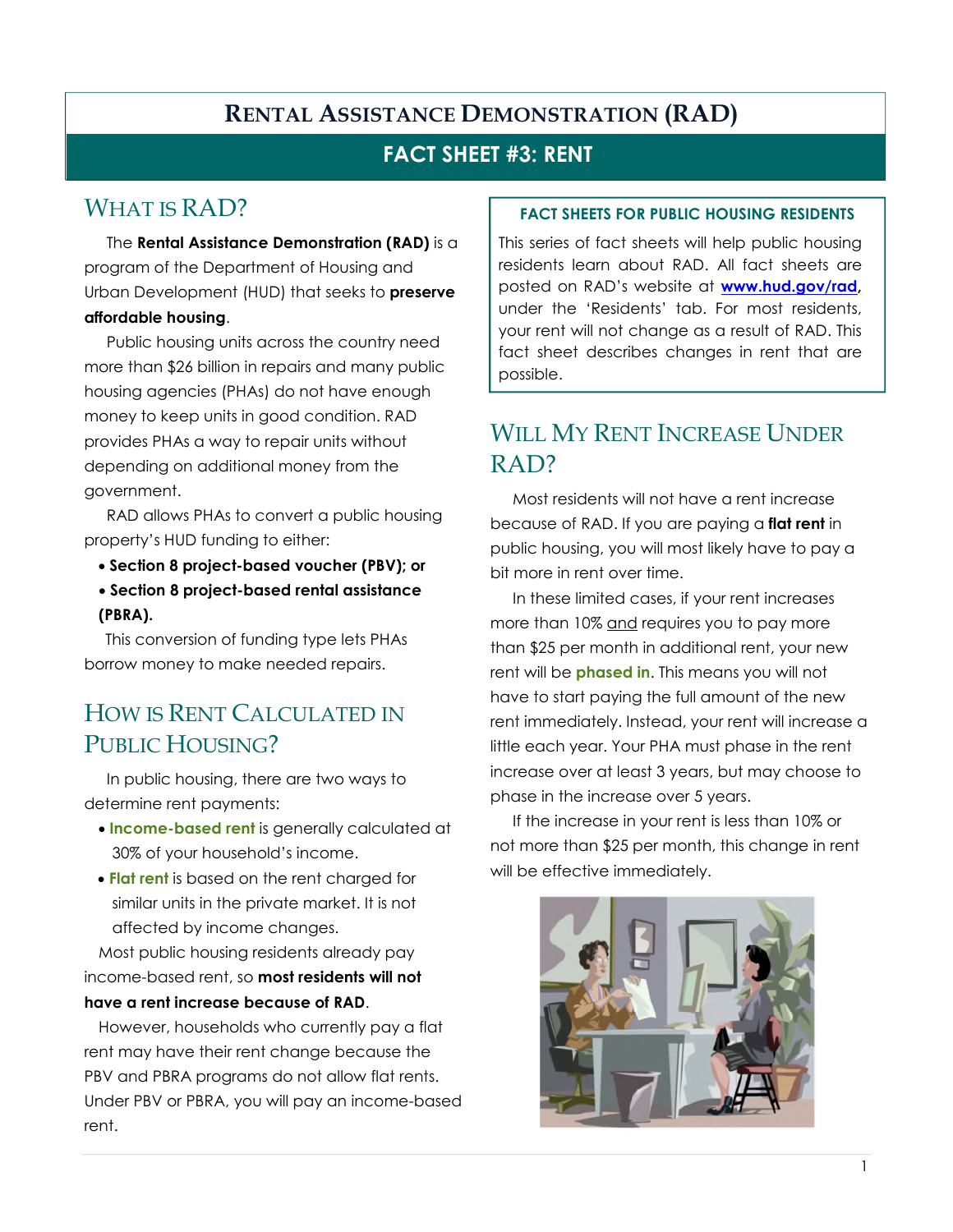| Increase Less than 10% or \$25                                                                                                                                                                                                                                                                | Increase Greater than 10% or \$25                                                                                                                                                                                                                                               |
|-----------------------------------------------------------------------------------------------------------------------------------------------------------------------------------------------------------------------------------------------------------------------------------------------|---------------------------------------------------------------------------------------------------------------------------------------------------------------------------------------------------------------------------------------------------------------------------------|
| No Phase-In                                                                                                                                                                                                                                                                                   | <b>Three-Year Option</b>                                                                                                                                                                                                                                                        |
| <b>Change in Rent:</b> In public housing, you paid a                                                                                                                                                                                                                                          | <b>Change in Rent:</b> In public housing, you paid a                                                                                                                                                                                                                            |
| <b>flat rent</b> of \$400 per month. Your income was                                                                                                                                                                                                                                          | flat rent of \$400 per month. Your income was                                                                                                                                                                                                                                   |
| \$1,400 per month and remained the same after                                                                                                                                                                                                                                                 | \$1,500 per month and remained the same after                                                                                                                                                                                                                                   |
| conversion.                                                                                                                                                                                                                                                                                   | conversion.                                                                                                                                                                                                                                                                     |
| In PBV or PBRA, you will pay an <b>income-based</b>                                                                                                                                                                                                                                           | In PBV or PBRA, you will pay an <b>income-based</b>                                                                                                                                                                                                                             |
| <b>rent</b> of 30% of your income, which calculates to                                                                                                                                                                                                                                        | <b>rent</b> of 30% of your income, which calculates to                                                                                                                                                                                                                          |
| \$420 per month (\$1,400 x 30% = \$420).                                                                                                                                                                                                                                                      | \$450 per month (\$1,500 x 30% = \$450).                                                                                                                                                                                                                                        |
| This is a difference of $$20$ per month ( $$420 - $400$                                                                                                                                                                                                                                       | This is a difference of $$50$ per month (\$450 - \$400                                                                                                                                                                                                                          |
| $= $20$ , which is a 5% increase.                                                                                                                                                                                                                                                             | $= $50$ , which is a 12.5% increase.                                                                                                                                                                                                                                            |
| No Phase-in of Rent Increase: The new rent of<br>\$420 per month will <b>not</b> be phased-in, because<br>your rent did not increase by more than 10%<br>and your additional rent was less than \$25. You<br>will begin paying \$420 per month when your<br>property converts to PBV or PBRA. | <b>Phase-in of Rent Increase:</b> The new rent of \$450<br>per month <u>will be phased-in</u> over <b>3 years</b> ,<br>because your rent increased by <b>more than 10%</b><br>and you have to pay more than \$25 per month in<br>additional rent as a result of RAD conversion. |

#### WHAT IF MY INCOME INCREASES AFTER A RAD CONVERSION?

When your property converts through RAD, you will sign a new lease. Any policies on income and rent increases will be included in your lease.

In the PBV program, PHAs set their own policy for evaluating income. Under PBRA, an owner must adjust your rent every time your adjusted income increases by \$200 or more per month.

During your next **annual reexamination** after the RAD conversion, your income and rent will be recalculated. If your income has increased, your rent payment will be adjusted.

#### **RAD RESOURCES**

For more information, please see the revised RAD Notice issued June 2015 available on RAD's website at **www.hud.gov/rad,** under the 'Library' tab. You will also find more resources, including RAD case studies under the 'Press Room' tab, on the RAD website.

- **Annual reexamination** A process that occurs each year where your income and family size are reviewed to ensure you are paying the correct rent and living in a right-sized unit.
- **Flat rent** Rent set at a specific amount based on the rent charged for similar units in the private market. A flat rent does not increase or decrease when your income changes. Flat rents are only allowed in public housing.
- **Income** Your total income is calculated by taking your total income, minus any exclusions or deductions like large medical expenses. Your income is determined at the time of admission and during any reexamination.
- **Income-based rent**  Rent generally calculated at 30% of your household's adjusted gross income. Project-based Section 8 programs only allow income-based rent.
- **Rent Phase-In** If your rent increases by more than 10% because of RAD conversion and requires you to pay more than \$25 per month in additional rent, you will not have to pay this increase immediately. Instead, you will pay more in rent each year for either 3 or 5 years.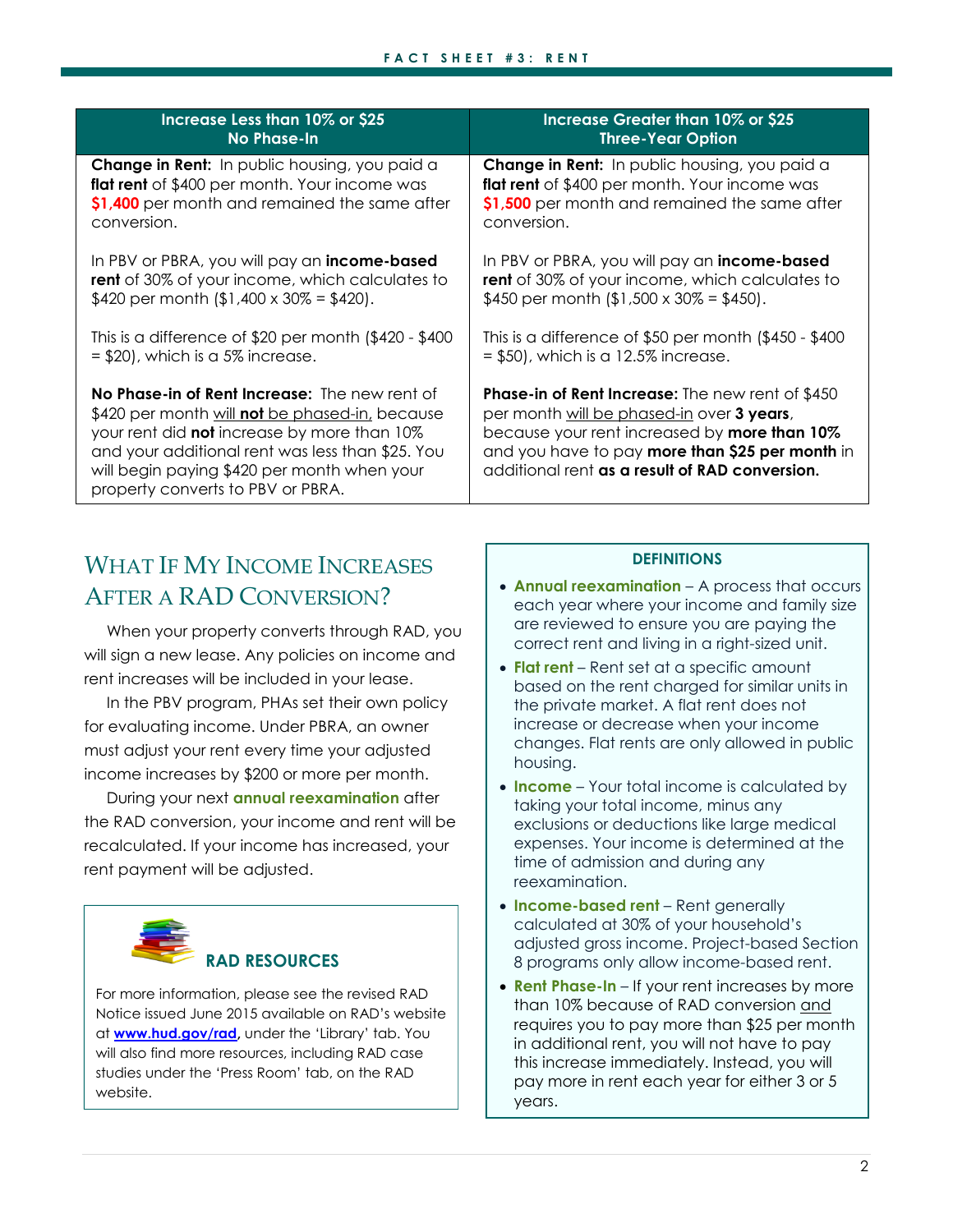#### **FACT SHEET #2: STEPS IN A RAD CONVERSION**

#### WHAT IS RAD?

The **Rental Assistance Demonstration (RAD)** is a program of the Department of Housing and Urban Development (HUD) that seeks to **preserve affordable housing**.

Public housing units across the country need more than \$26 billion in repairs and many public housing agencies (PHAs) do not have enough money to keep units in good condition. RAD provides PHAs a way to repair units without depending on additional money from the government.

RAD allows PHAs to convert a public housing property's HUD funding to either:

- **Section 8 project-based voucher (PBV); or**
- **Section 8 project-based rental assistance (PBRA).**

This conversion of funding type lets PHAs borrow money to make needed repairs.

### WHAT ARE THE STEPS IN A RAD CONVERSION?

When your PHA decided to consider RAD, your PHA had to start making plans, looking for funding, and talking to residents.

Before submitting an **application** to HUD, your PHA must have two meetings with residents. Your PHA must submit its response to any resident comments or questions as part of the application.

If HUD determined that your property could participate in RAD after reviewing its application, HUD awards your PHA a **Commitment to Enter into a Housing Assistance Payment Contract (CHAP)**.

After receiving a CHAP, your PHA has to provide HUD with more documents, each with specific deadlines. Most of them are submitted to HUD within about a year.

#### **FACT SHEETS FOR PUBLIC HOUSING RESIDENTS**

This series of fact sheets will help public housing residents learn about RAD. All fact sheets are posted on RAD's website at **www.hud.gov/rad,**  under the 'Residents' tab. This fact sheet discusses the steps that your PHA has to take in order to convert public housing assistance through RAD.

### PHA PLAN SIGNIFICANT AMENDMENT

A RAD conversion is important enough that it has to be documented in the PHA's Annual or Five-Year Plan.

If the RAD conversion isn't already described in the PHA Plan, the PHA needs to prepare a

**Significant Amendment to the PHA Plan**. Any changes to a PHA Plan must go through a public comment process, which includes a public meeting.

In addition to the information generally required in the PHA Plan, your PHA must include the following information specific to their RAD conversion plans:

- A description of the number units to be converted, including bedroom size, and who lives in the units (families, elderly, or those with disabilities);
- Any change in the number of units;
- Any change in the bedrooms per unit;
- Any change in policies about who can live in the units; and
- If any of the units at the property will be moved to another site.